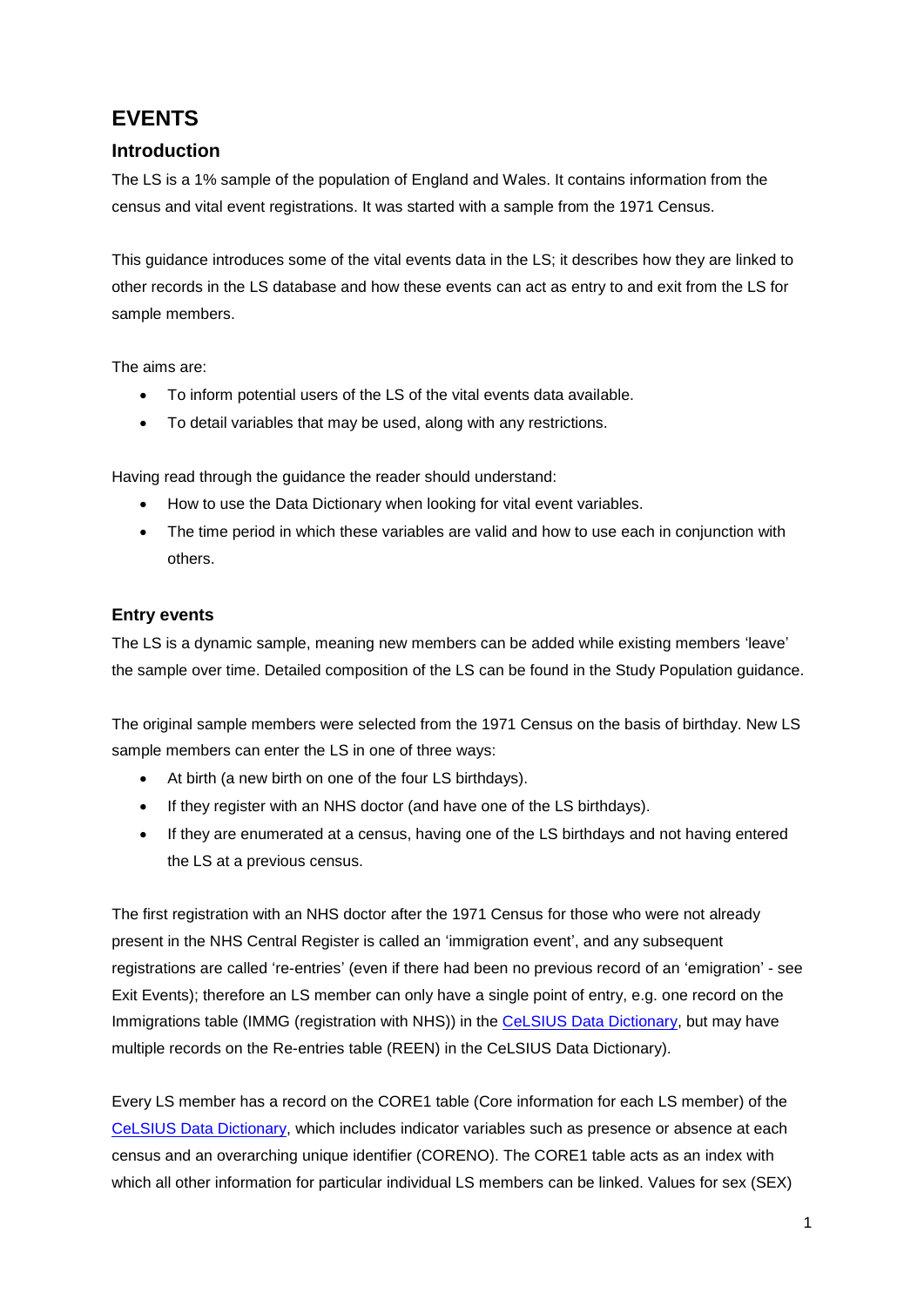and year of birth (DOBYR) at the entry event are kept on the CORE1 table. If the value for sex or year of birth from the entry event differs with a subsequent event/census, the discrepant value for the subsequent event is stored on the particular event file. A record of the discrepancy is made on the discrepancy indicators (SEXD001 to SEXD006 for sex, and DOBD001 to DOBD006 for year of birth in the CORE1 table) [see the Data Dictionary for further information on these variables]. Sample members can have up to six discrepancies for sex or year of birth.

#### **Exit events**

Sample members may have records of 'exit' events in the data, but due to the dynamic nature of the LS, their records are permanently retained in the database and are available for analysis.

- An LS sample member can 'leave' the LS by de-registering from the NHS (by informing their GP or handing in their NHS card) on leaving the country (called embarkations) or on death. These events are recorded in the EMBR and DETH tables respectively (see the [CeLSIUS](https://www.ucl.ac.uk/infostudies/silva-php-resources/researchProjects/celsius/standalone/listTables.php)  [Data Dictionary](https://www.ucl.ac.uk/infostudies/silva-php-resources/researchProjects/celsius/standalone/listTables.php) for information on what is recorded in these tables). An LS member can 'embark', 're-enter' and 're-embark', so may have more than one embarkation event. If the sample member embarks or dies, their records are retained.
- Enlistment into the armed forces can also be used as an exit point (ENLS table, last updated 2013) since they enter into the Armed forces healthcare system, but should be checked against the re-entry table (REEN).
- Until the end of 1983 entry to a psychiatric hospital was also recorded (in the PSYC table) and could be used as an exit point. Re-entries from long stay psychiatric hospitals are also recorded but only if the subject entered the hospital before 1984.
- LS users should be aware that, apart from the death table (DETH), the data available in these cases is very limited and it is believed that only about 50% of embarkations are reported to NHS Central Register. However, for time dependent analyses these data should be used to exclude subjects at the point of exit as beyond this they are known not to be 'at risk'.

#### **Other events**

- The LS also contains information on live births (LBSM table), stillbirths (SBSM table) and deaths of the infant children (IDMI table, last updated in 2013) of female sample members (known as sample mothers). Information for sample fathers is only available for a short period in the 1970s (in tables LBSF, SBSF and IDFI).
- Deaths of husbands and wives of sample members (widowhoods/widowerhoods, in the WDOW table) are also linked to the surviving spouse using their date of birth given at the registration of the death. The information is not captured if the couple are not legally married.
- Cancer registrations to sample members are also added to the LS database in the CANC table. This information is taken from the eight English cancer registries and the Welsh Cancer Intelligence and Surveillance Unit.

See the [CeLSIUS Data Dictionary](https://www.ucl.ac.uk/infostudies/silva-php-resources/researchProjects/celsius/standalone/listTables.php) for information on the variables in these tables.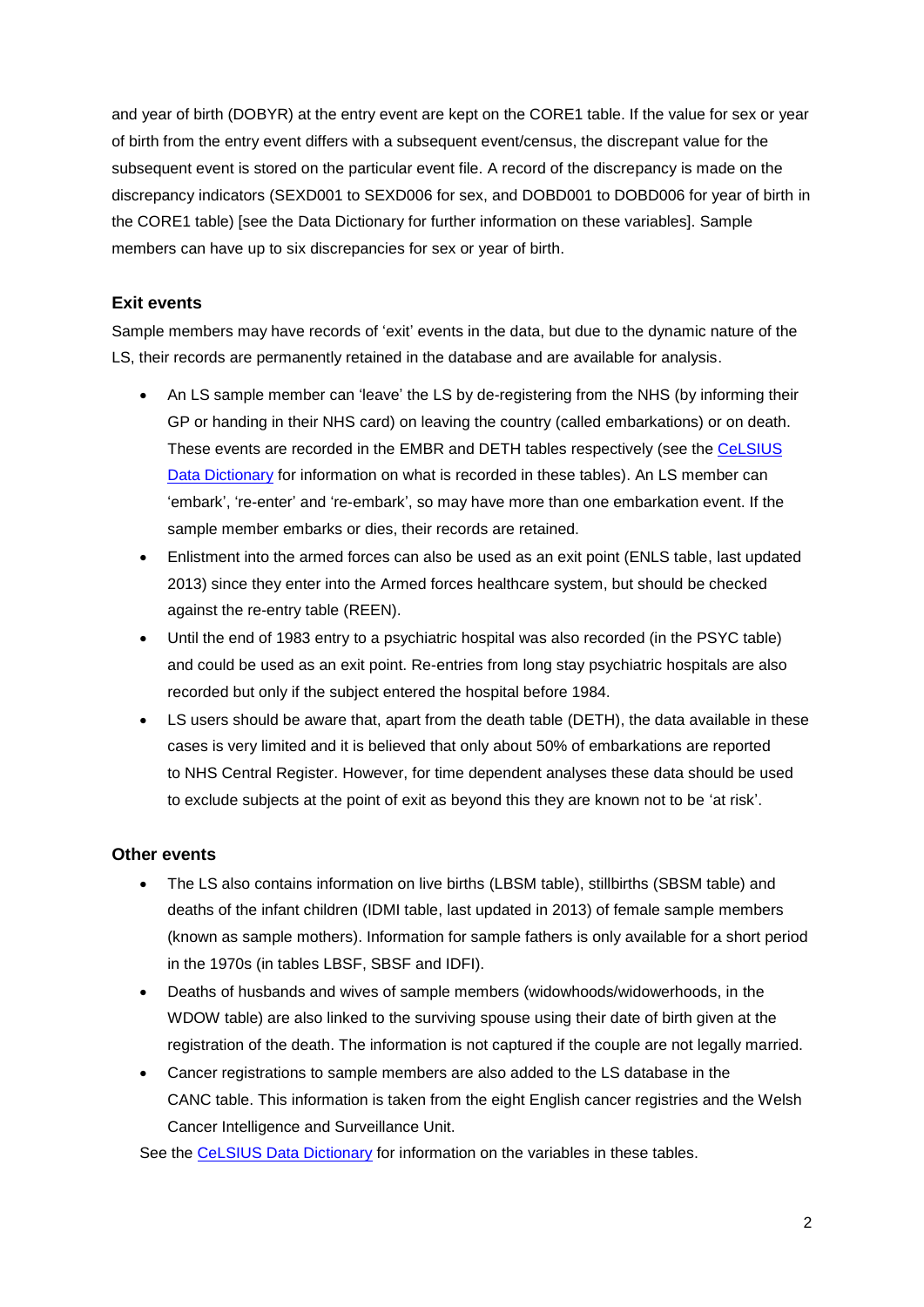#### **How are the events linked to the other records in the LS database?**

LS sample members are selected for inclusion in the study if their birthday falls on one of four days within any calendar year. This date of birth along with other personal information (not stored on the LS) is used to link the LS member from one census to another and to the vital events in their lives. There are two processes by which this happens:

- 1. The ONS birth and death files and cancer registrations files are searched for individuals with one of the LS birthdates. These records are isolated and an attempt is made to link them to actual LS sample members. Only those event records that match actual LS sample members are linked to their existing records.
- 2. LS sample members are flagged (i.e. marked as LS members) at the NHS Central Register, and when an event is recorded at the NHS Central Register, the entries are sent to the LS Development Team to be added to the LS database. Information which is recorded at NHS Central Register includes registration with a doctor, deaths to sample members, cancer registrations, and de-registrations from a doctor.

Deaths to sample members and cancer registrations are captured by both these methods and as a result, the linkage rates are very good. An explanation of how sampling fractions and linkage rates are calculated is available from ONS' [Longitudinal Study \(LS\)](https://www.ons.gov.uk/aboutus/whatwedo/paidservices/longitudinalstudyls) website.

#### **NHS Central Register**

The NHS Central Register (NHSCR) is a database of all those who are or ever have been registered with an NHS doctor in England and Wales. Routine events are added to the database when they are notified to NHS Central Register. Most LS sample members have an entry in the NHS Central Register and have been found and flagged there; this process is called 'tracing'. The Register is used to identify the LS member to whom an event has occurred; this process is called 'matching'. (These processes, with 'tracing', are explained in the Study Population guidance).

At each census, all sample members will be checked to see if they are present at NHSCR. If a sample member is not found on NHSCR, they are referred to as 'not traced'. This is important because events cannot be linked to sample members if they are not traced. Hence a traced sample should be used as the denominator if you are following events in your project. However, the tracing rate - the number of people in the LS who are traced at NHSCR - is very high.

Event data are usually added annually with a two-year delay. For example, information on events in 2015 was added to the LS database in July 2017, and data for 2016 was added in July 2018.

The exception is cancer registration, where information may be added with a three-year delay (or more).

#### **Tables in the LS Database**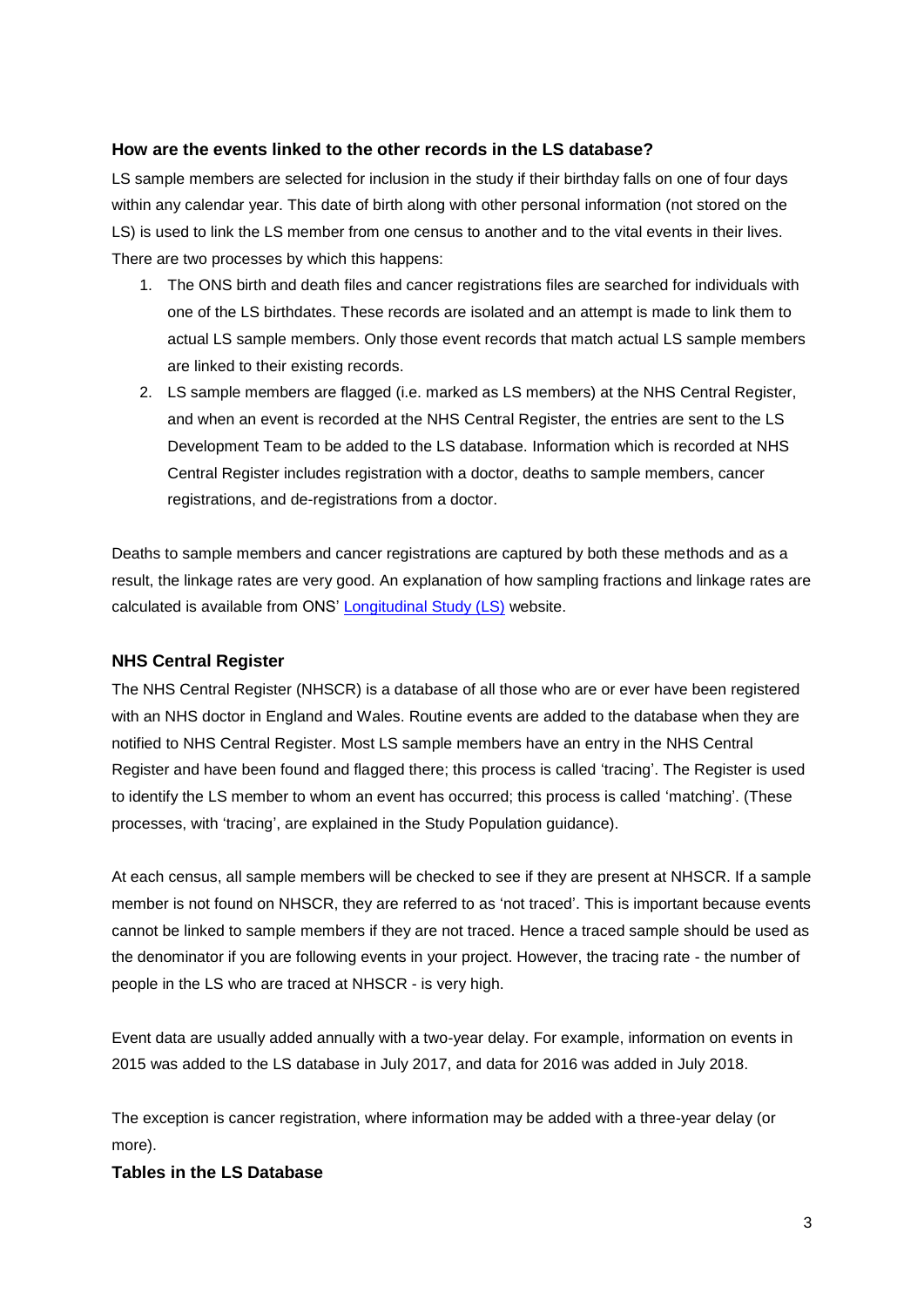Each event has a table (i.e. a separate dataset), which contains information for that event. Data from different tables can be linked by the CORENO variable, the unique identifier of an LS member. In many tables an LS member may have more than one record - for example, a sample mother may have several births, or a sample member can be widowed more than once.

Below is a list of the principal tables contained in the LS database. The variables contained in each of these tables can be seen in the Data Dictionary.

| <b>Table name</b> | <b>Table description</b>                                            |
|-------------------|---------------------------------------------------------------------|
| CORE1             | Core file (contains all sample members and key indicator variables) |
| <b>ME71</b>       | Sample members at 1971 Census                                       |
| <b>ME81</b>       | Sample members at 1981 Census                                       |
| <b>ME91</b>       | Sample members at 1991 Census                                       |
| ME01              | Sample members at 2001 Census                                       |
| <b>ME11</b>       | Sample members at 2011 Census                                       |
| <b>NM71</b>       | Other members of sample member's household - 1971 Census            |
| <b>NM81</b>       | Other members of sample member's household - 1981 Census            |
| <b>NM91</b>       | Other members of sample member's household - 1991 Census            |
| <b>NM01</b>       | Other members of sample member's household - 2001 Census            |
| <b>NM11</b>       | Other members of sample member's household - 2011 Census            |
| <b>LBSM</b>       | Live births to sample mothers                                       |
| <b>LBSF</b>       | Live births to sample fathers (1971-78, 1981)                       |
| <b>SBSM</b>       | Stillbirths to sample mothers                                       |
| <b>SBSF</b>       | Stillbirths to sample fathers (1971-78, 1981)                       |
| <b>IDMI</b>       | Infant deaths to sample mothers                                     |
| <b>NBIR</b>       | New births of sample members                                        |
| CANC              | Cancer registrations to sample members                              |
| <b>DETH</b>       | Deaths of sample members                                            |
| <b>WDOW</b>       | Deaths of spouse of sample members                                  |
| <b>EMBR</b>       | Embarkations (deregistration with NHS)                              |
| <b>IMMG</b>       | Immigrations (registration with NHS)                                |
| <b>REEN</b>       | Re-entries (re-registration with NHS)                               |

*List of the principal tables contained in the LS database*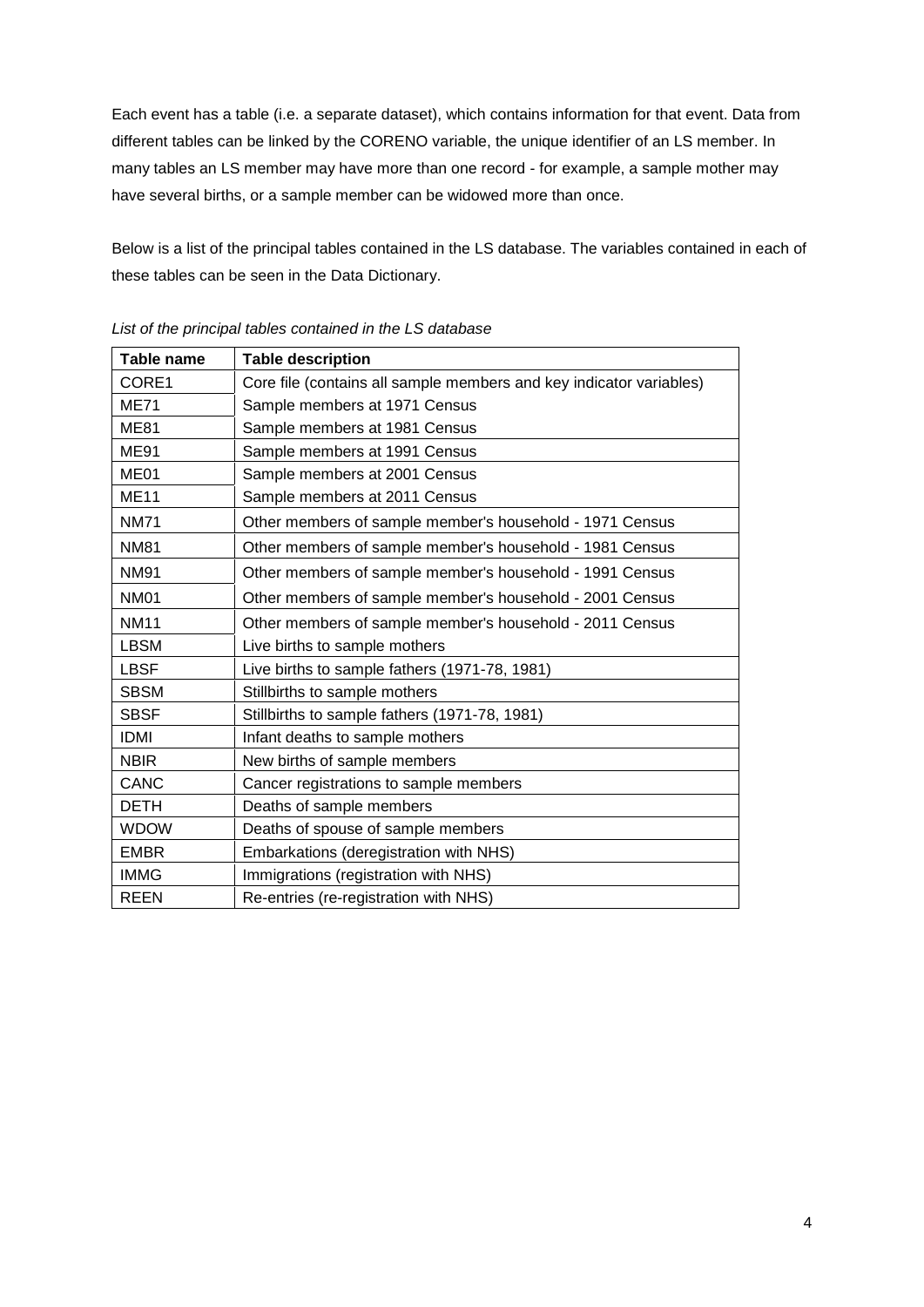# **Vital Events Tables**

- This guidance introduces seven different events which are part of the LS database.
- Each section includes information on the time period that the data are available for, whether there are multiple records, what the unique identifier is, how the data are linked and what the source of the data is.
- It gives a brief description of the data, including important variables.
- It discusses some analysis issues and the quality of the data, using tables from ONS.
- It shows how many events occur each year.

For each of the events you can see the information that is recorded in the related dataset (table) by searching for it in the [CeLSIUS Data Dictionary.](https://www.ucl.ac.uk/infostudies/silva-php-resources/researchProjects/celsius/standalone/listTables.php)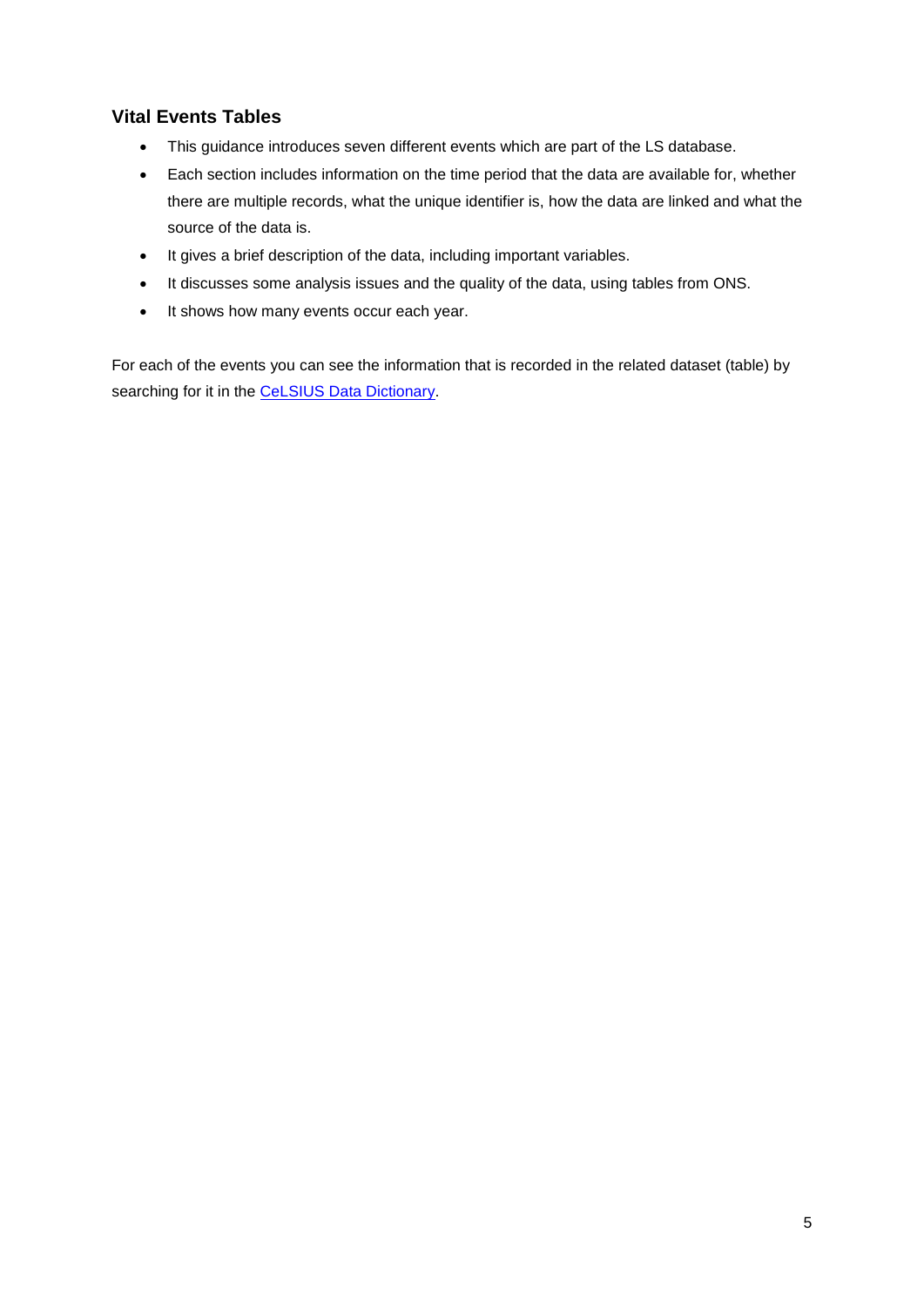# **Live Births to Sample Mothers (LBSM)**

**Years for which data are available**: Census Day 1971 to the current year minus two.

**Can the LS member have more than one record**: Yes.

**Key identifier variables**: CORENO + EVENTORD.

**Number of events a year**: 6,000 to 7,000.

**Means of linkage**: Annual date of birth search of the ONS birth file for female LS sample members who had a live birth.

**Source**: Birth registration and birth certificate.

**Live births to Sample Fathers [\(LBSF\)](http://www.celsiusdev.lshtm.ac.uk/newDataDict/ddexact2k.php?searchfield=sqlname&searchterm=LBSF&logic=and&sort=varname)**: Information is also available for live births to LS sample fathers, but only for births to fathers in the years 1971-78 and 1981 and where the father's information is recorded on the birth certificate. Variable names are the same as for LBSM but end with the letter F instead of M (e.g. SEXABF and SEXABM). The linkage rate for live births to sample fathers for 1971- 78 was 86%.

### **Basic description:**

Every live birth in England or Wales must be registered within six weeks, and a database of these registrations is kept at ONS Titchfield. At regular intervals, details of births to mothers with LS birth dates (LS sample mothers) are extracted from this database and sent to the NHS Central Register. There, the staff attempt to trace each mother in the NHS Central Register. If the birth is 'matched' (i.e. they find that the mother is flagged as an LS member) they will add the LS identification number to the birth details and return them to ONS Titchfield; however, a proportion will be unsuccessful, mainly because the mother's date of birth has been wrongly recorded on the birth registration.

For those mothers successfully matched, a new record is created in LBSM in the LS database. If the mother is not traced in the NHS Central Register, the event will not be entered in the LS database; a fresh attempt will be made to trace the mother in NHS Central Register at a later date. The infant does not become an LS member unless the birth took place on an LS birth date, in which case the procedure for the birth of a new LS Sample Member will also be followed, with a new entry in NBIR (the New births of LS members table).

Live births to sample mothers are not an entry event to the LS for the mother. Therefore, a birth will not be added to the LS database if the mother is not already a sample member, unless the child also has an LS date of birth, when the child only (not the mother) will be added to the LS.

#### **Key documents**

- Babb P, Bethune A. Trends in births outside marriage. Population Trends 1995; (81): 17-22
- Grundy E. Women's Migration: Marriage, Fertility and Divorce. LS Series No 4. 1989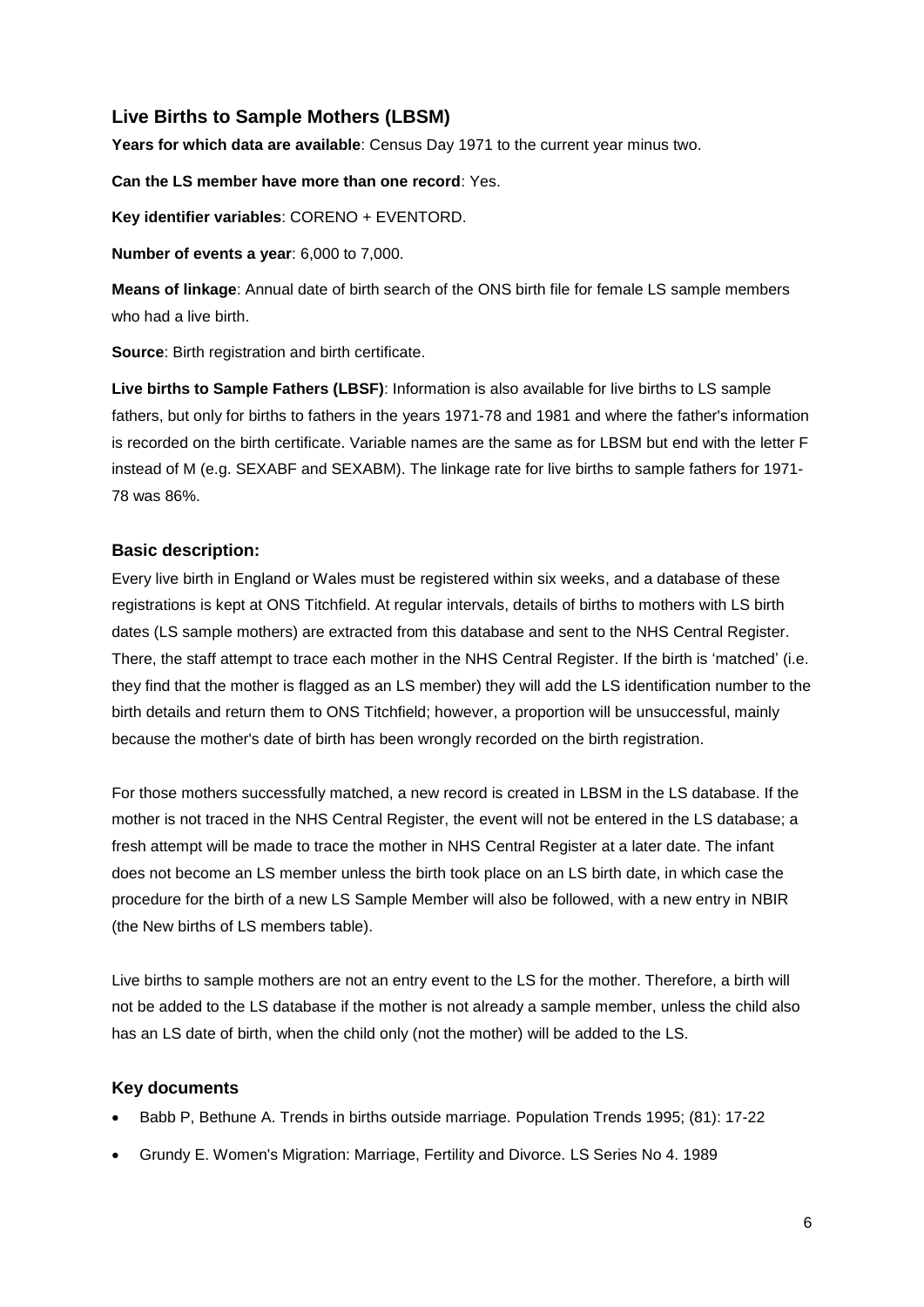- Penhale, B. Associations Between Unemployment and Fertility Among Young Women in the Early 1980s. LS working paper 60. 1987.
- Werner, B. Some examples of fertility analysis from the Office of Population Censuses and Surveys' Longitudinal Study. Population Trends 1984; 35: 5-10.
- Hattersley, L. and Creeser, R. Longitudinal Study 1971-1991: History, organisation and quality of data. LS Series no. 7

[See the Resources section of the CeLSIUS website for links to some of these documents.]

#### **Important variables in the Live Births to Sample Mother's table**

[see the LBSM table in the Data Dictionary for more information on these variables and a full list of the variables available]

| Variable           | Label + comments                                                                                                                                                                                                 |  |  |
|--------------------|------------------------------------------------------------------------------------------------------------------------------------------------------------------------------------------------------------------|--|--|
| <b>CORENO</b>      | LS Member unique identifier                                                                                                                                                                                      |  |  |
| <b>EVENTORD</b>    | Event number for LS member                                                                                                                                                                                       |  |  |
| <b>BIYRABM</b>     | Year of baby's birth (month and day are also available)                                                                                                                                                          |  |  |
| <b>SEXABM</b>      | Sex of baby                                                                                                                                                                                                      |  |  |
| <b>MOAGYRBM</b>    | Age of mother at birth of baby. May be imputed (see Data<br>Dictionary) - imputation flagged by MOAGINBM                                                                                                         |  |  |
| <b>BWEGRBM</b>     | Birth weight in grams (from 1977 onwards; not recommended for<br>use before 1980, when the percentage of birth records with birth<br>weight reached 85.7%. From 1981 to 2006 it was more than<br>94% each year.) |  |  |
| <b>MLCSABM</b>     | Multiple birth indicator. It is possible to link these multiple births,<br>e.g. to study twins.                                                                                                                  |  |  |
| <b>DOCONBM</b>     | Date of conception – this is derived using the actual birth date<br>minus the gestation period. If the gestation period is missing it is<br>calculated by subtracting 231 days from the actual birth date.       |  |  |
| In CORE1 not LBSM: |                                                                                                                                                                                                                  |  |  |
| <b>BRD1-5</b>      | Number of live births in first (second, third, fourth, fifth) decade<br>(i.e. 1st decade of the $LS =$ Census Day 1971 to Census Day<br>1981)                                                                    |  |  |

Other variables available in LBSM include geographic classifications for place of birth and parents' usual address. They also include socio-economic indicators for each parent, based on occupation (until 1986 occupation was only collected for the 'working parent', usually the father); however, recording of mother's occupation is not obligatory, and although all cases are coded from 1986, it is thought that many mothers in regular employment are coded as having no occupation. This of course affects the reliability of women's social class coding. There is also a variable in LBSM which gives the number of live and stillborn children previously born to the sample mother (PARABM), from the birth registration, which for migrant LS members may be a good way to check whether a migrant LS member had any children prior to arriving in the UK and being added to the LS. However, prior to 2012, this was only asked of married mothers. In addition, in 2012 the question that was asked changed, specifying that the mother should only report the births prior to the birth that they were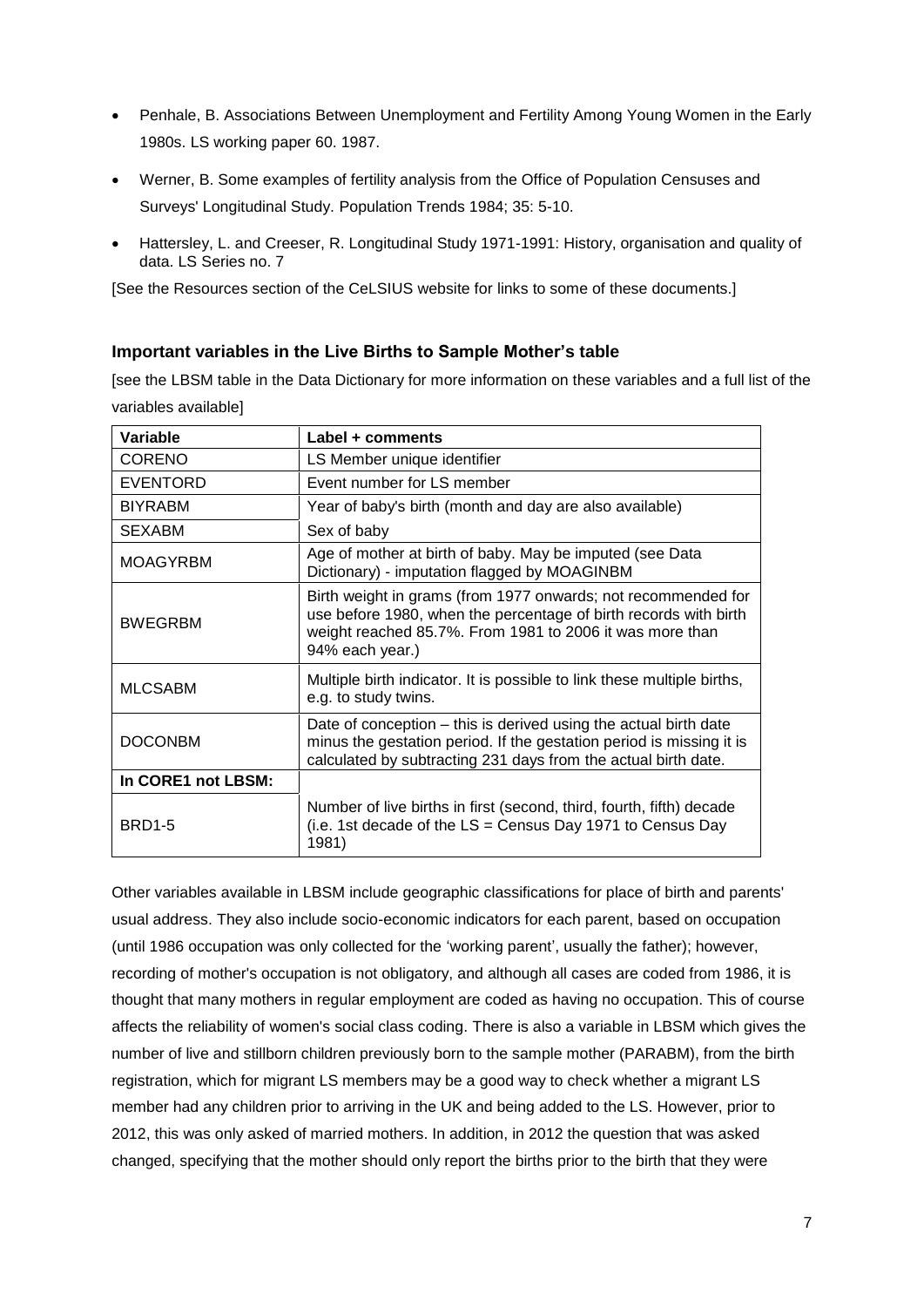registering<sup>1</sup>. This therefore affects the reliability of using the PARABM variable to ascertain whether a LS member had had any births prior to entering the LS sample.

#### **Analysis issues**

Each record in the live births table (LBSM) represents one live-born infant; each record in the SBSM table represents one still-born infant. If, for example, a mother gives birth to two live triplets and one dead triplet, there will be two records in LBSM and one in SBSM. The variable MLCSABM (multiple birth indicator) indicates how many births (live births and stillbirths) there were from the pregnancy. This variable is present on both the live birth (LBSM) and stillbirth (SBSM) tables. Live births and stillbirths may not have occurred on the same day; live-born twins may also have been born either side of midnight. Date of birth and the multiple birth indicator (MLCSABM) can be used to link multiple birth records if desired.

The variable EVENTORD in the table only distinguishes births within the table (and therefore cannot be used, for example, to combine data from LBSM and SBSM). A mother who has had six live-born children will have six records in LBSM and the variables CORENO+EVENTORD will uniquely identify each child, though not necessarily in birth order.

#### **Data quality**

Virtually all live births in England and Wales are registered. However, births which take place outside England and Wales will not appear in the LS and therefore the number of live births to a sample mother may be underestimated.

Another factor affecting data quality is incorrect recording of mother's date of birth on the birth registration. If the mother is not an LS sample member but has been given an LS date of birth at the birth registration, she will not become an LS member (unless, of course, the same erroneous birthday has been recorded for her on a census form). More seriously, if the mother is an LS sample member but is given a non-LS birth date in the birth register, the birth will not be added to her LS record. However, from time to time a comparison is made between children aged under 10 in the mother's household at census and records of births in the previous decade; by this means, some birth registrations with erroneous maternal dates of birth are identified and belatedly added to the mother's record.

Between 1971 and 1981, births to unmarried mothers had a lower trace rate than did births to married mothers, but this difference has diminished considerably over time. Generally speaking, data quality for births to sample mothers is thought to be better for mothers who were born in the UK than for mothers born elsewhere. Further information is available on the ONS site for the [Longitudinal Study](https://www.ons.gov.uk/aboutus/whatwedo/paidservices/longitudinalstudyls)  [\(LS\).](https://www.ons.gov.uk/aboutus/whatwedo/paidservices/longitudinalstudyls) However, data quality (as measured by comparing numbers of births to LS mothers with total

**<sup>.</sup>** <sup>1</sup> The question specified that only births prior to the birth currently being registered should be included because it was noticed that there was a trend for mothers to include the birth being registered in the number of births prior birth (it appears that at the time of the registration the majority of mothers considered the birth being registered as a prior birth).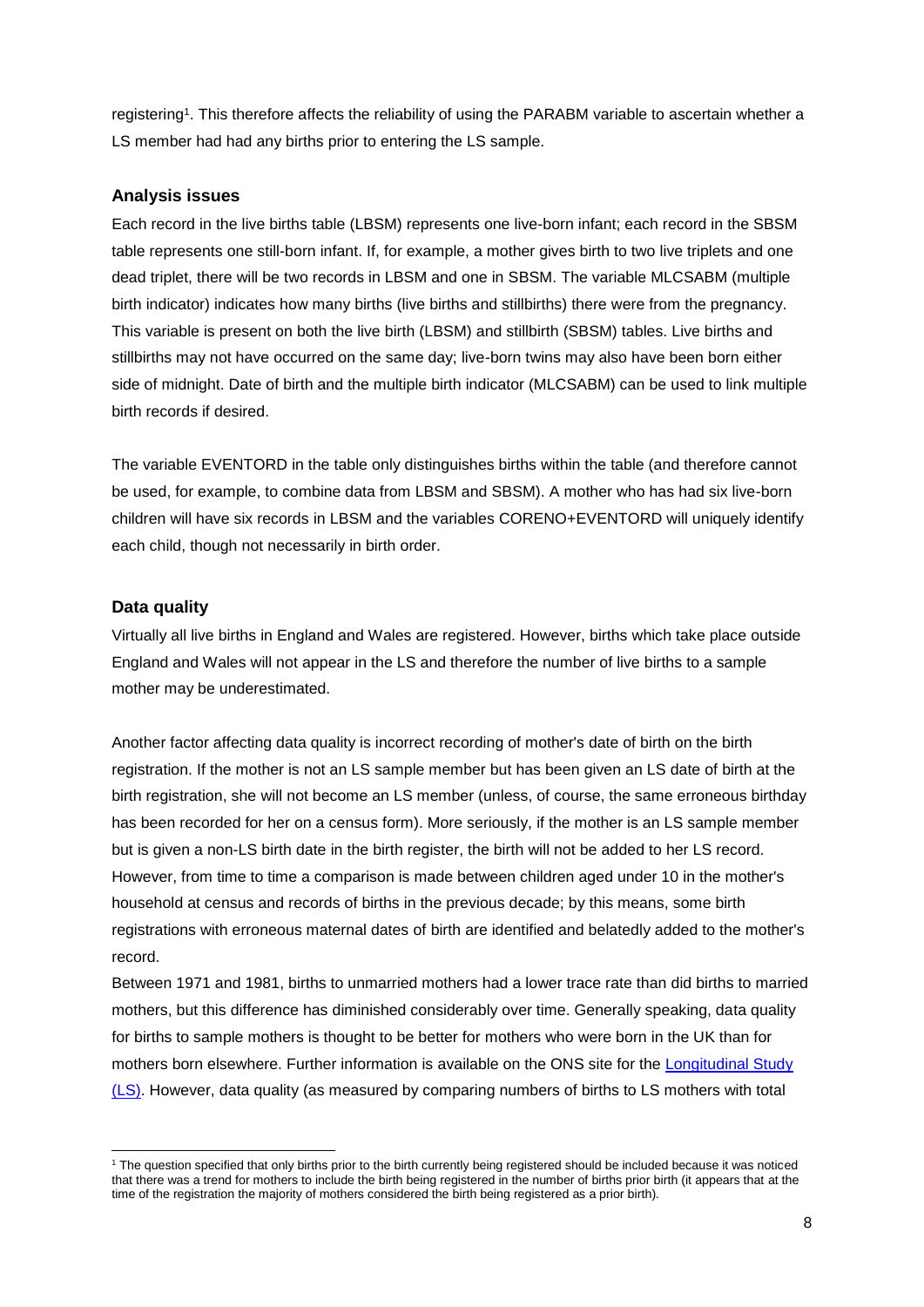numbers of births in England and Wales) has improved substantially over the lifetime of the LS, as have trace rates.

The table produced by ONS below is for live births and stillbirths combined. Linkage rates have increased over time and the rate for 2013 is 101.50. Linkage rates over 100 denote that the actual number of live and still births to sample mothers was higher than expected.

| Year of birth | LS births | <b>England and</b><br>Wales | <b>Sampling</b><br><b>Fraction</b> | <b>Births expected</b><br>in the LS | <b>Linkage Rate</b> |
|---------------|-----------|-----------------------------|------------------------------------|-------------------------------------|---------------------|
| 1971-81       | 65.342    | 6,454,681                   | 1.01                               | 71,170                              | 91.81               |
| 1981-91       | 68,920    | 6,696,066                   | 1.03                               | 72,997                              | 94.41               |
| 1991-2001     | 70,707    | 6,545,635                   | 1.08                               | 71,593                              | 98.76               |
| 2001-2011     | 74,548    | 6,607,617                   | 1.13                               | 72,894                              | 102.27              |
| 2011-2016     | 45,843    | 4,090,157                   | 1.12                               | 44,824                              | 102.25              |

Source: Live and still births to sample mother 1976-2016 Office for National Statistics Longitudinal Study

### **Number of events**

*Table 1: Number of Live Births to Sample Mothers (1971-2016) [see Table 1 in Events Data Tables (PDF)].*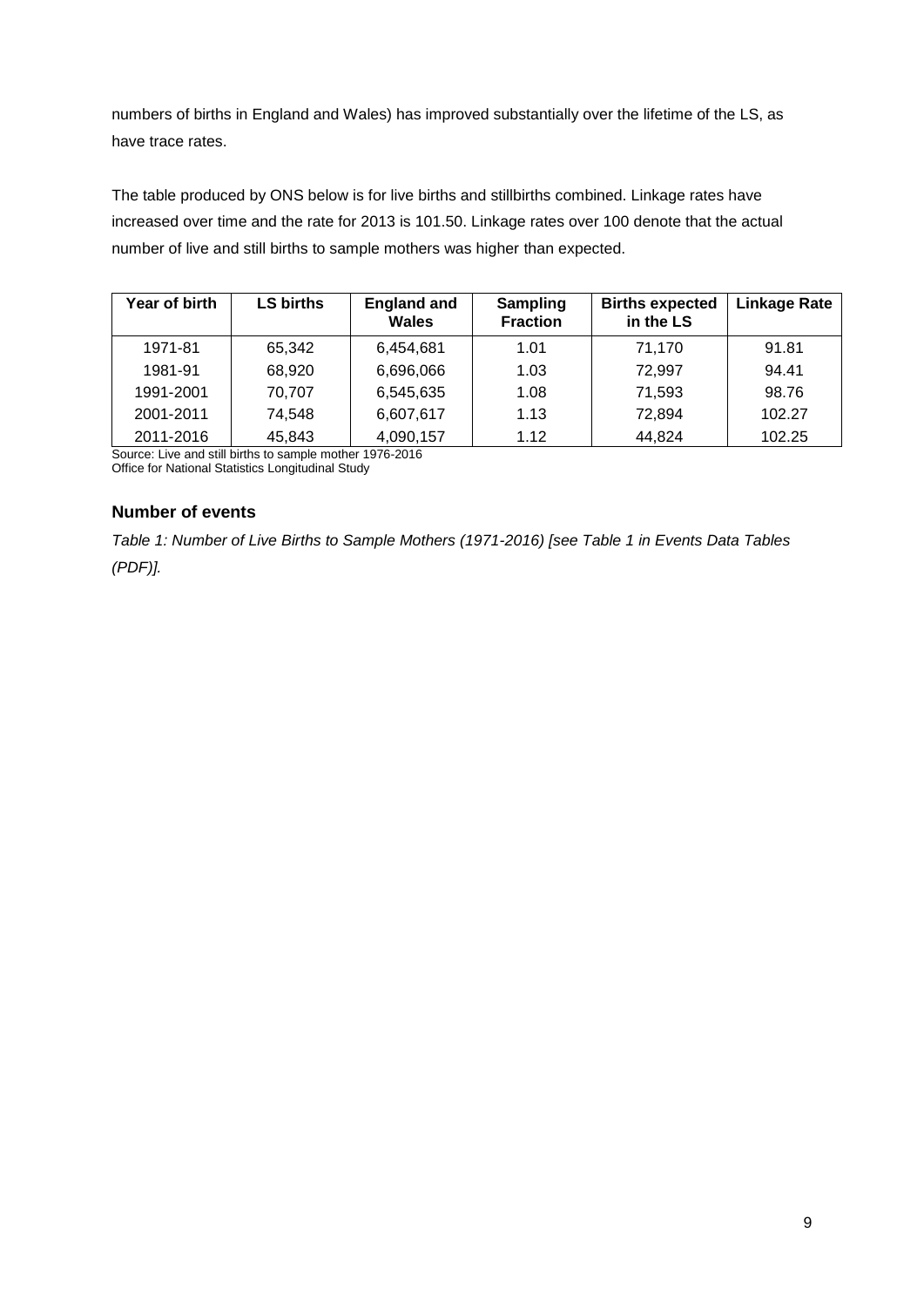# **Stillbirths to Sample Mothers (SBSM)**

**Years for which data are available**: Census Day 1971 to the current year minus two.

**Can the LS member have more than one record**: Yes.

**Key identifier variables**: CORENO + EVENTORD.

**Number of events a year**: 25 to 70.

**Means of linkage**: Annual date of birth search of ONS birth file for female LS sample members who had a stillbirth.

**Source**: Stillbirth registration and stillbirth certificate.

**Stillbirths to Sample Fathers (SBSF)**: Information is also available for stillbirths to LS Sample Fathers, but only for stillbirths to fathers in the years 1971-78 and 1981, and (in those years) where the father's information is recorded. Variable names are the same as for Stillbirths to Sample Mothers but end with the letter F instead of M (e.g. MLCSABF compared with MLCSABM).

### **Basic description**

A stillbirth is the birth of a dead baby. Before October 1992, a stillbirth had to follow at least 28 weeks' gestation. This was reduced to 24 weeks or more from October 1992. Stillbirths account for less than 1% of births.

Live births and stillbirths must be registered within 42 days by law. An annual search of the ONS birth file (which includes live births and stillbirths) is carried out by the LS Development Team. The file is checked for LS sample mothers and (up to 1981) fathers, using the date of birth information from the birth registration. Fathers were only linked if the birth was within marriage or jointly registered; if both parents were LS sample members, they were linked separately.

If more than one stillbirth occurs in the pregnancy, each stillbirth will have a separate record. Multiple birth records can be identified using MLCSABM (in the mother's file) and MLCSABF (in the father's file). Note that a stillbirth may take place at some time before a live birth where there is a multiple pregnancy.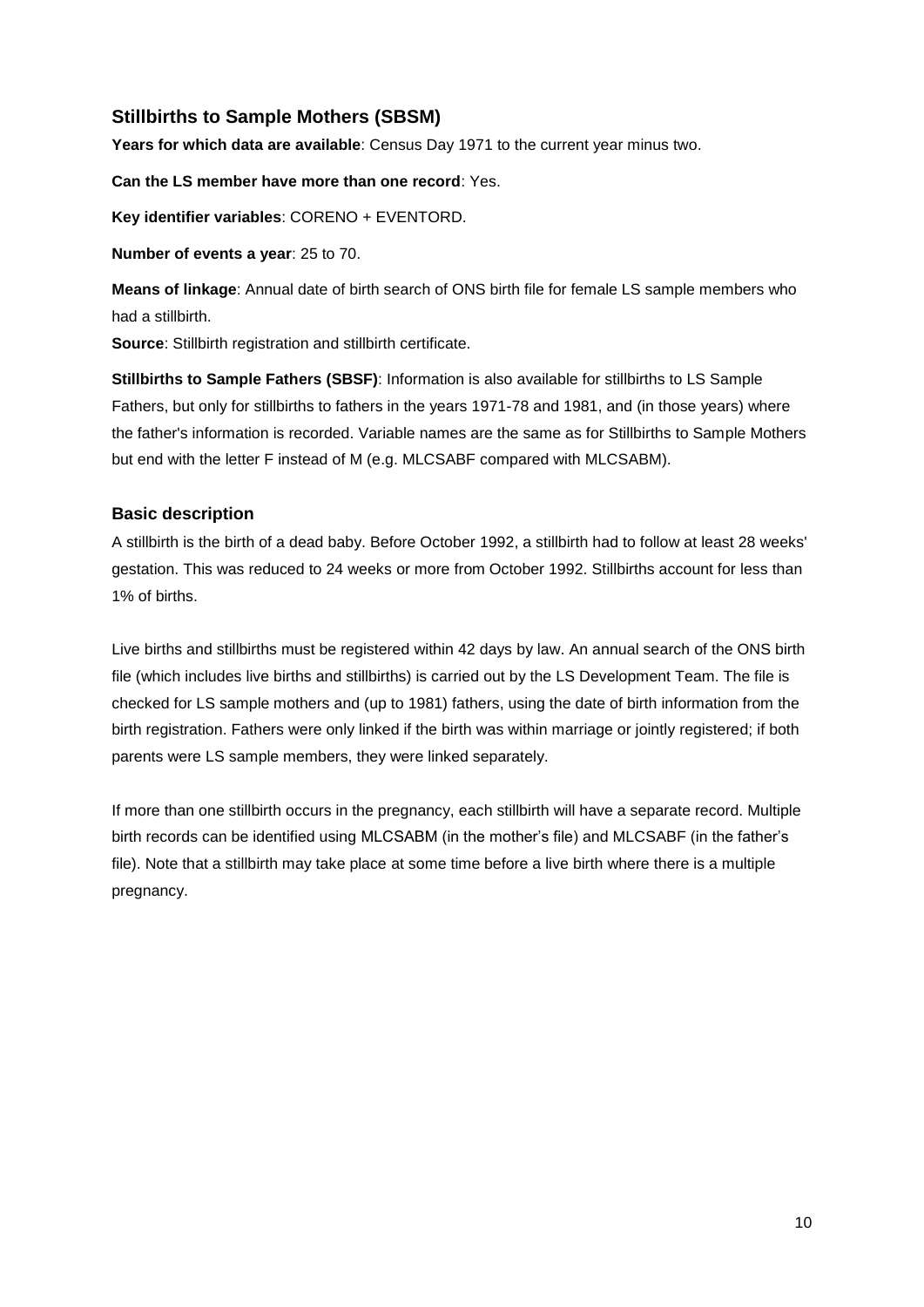### **Important variables in SBSM**

[see the SBSM table in the Data Dictionary for more information on these variables and a full list of the variables available]

| Variable name   | <b>Short description</b>                                            |
|-----------------|---------------------------------------------------------------------|
| <b>CORENO</b>   | LS Member unique identifier                                         |
| <b>EVENTORD</b> | Event number for LS member                                          |
| <b>BIDYABM</b>  | Day of stillbirth                                                   |
| <b>BIMTABM</b>  | Month of stillbirth                                                 |
| <b>BIYRABM</b>  | Year of stillbirth                                                  |
| <b>EDATEBM</b>  | Date of event                                                       |
| <b>DORBM</b>    | Date of registration                                                |
| <b>LEGABM</b>   | Whether stillbirth within marriage at time of registration          |
| <b>MLCSABM</b>  | Multiple code for birth to female LS member                         |
| <b>MOAGMTBM</b> | Age (Months since last birthday) of sample mother at birth of child |
| <b>MOAGYRBM</b> | Age (years) of sample mother at birth of child                      |
| <b>TBTHTMBM</b> | Total no. births to mother from this pregnancy (1993 onward)        |

### **Key Documents**

- Bethune, A. et al. 'Fertility and infant mortality in the OPCS Longitudinal Study' Population Trends (68) Summer 1992 pp24-29
- Sloggett, A. & Joshi, H. 'Deprivation indicators as predictors of life events 1981-92 based on the UK ONS Longitudinal Study' Journal of Epidemiology & Community Health 1998 52(4) pp228-33
- Hattersley, L. and Creeser, R. Longitudinal Study 1971-1991: History, organisation and quality of data. LS Series no. 7

[See the Resources section of the CeLSIUS website for links to some of these documents.]

### **Data Quality**

Linkage rates for stillbirths have not been produced by ONS. However, ONS has produced sampling fractions and linkage rates for all births (live births and stillbirths) (see table above).

#### **Number of events**

*Table 2: Number of Stillbirths to Sample Mothers (1971-2016) [see Table 2 in Events Data Tables (PDF)].*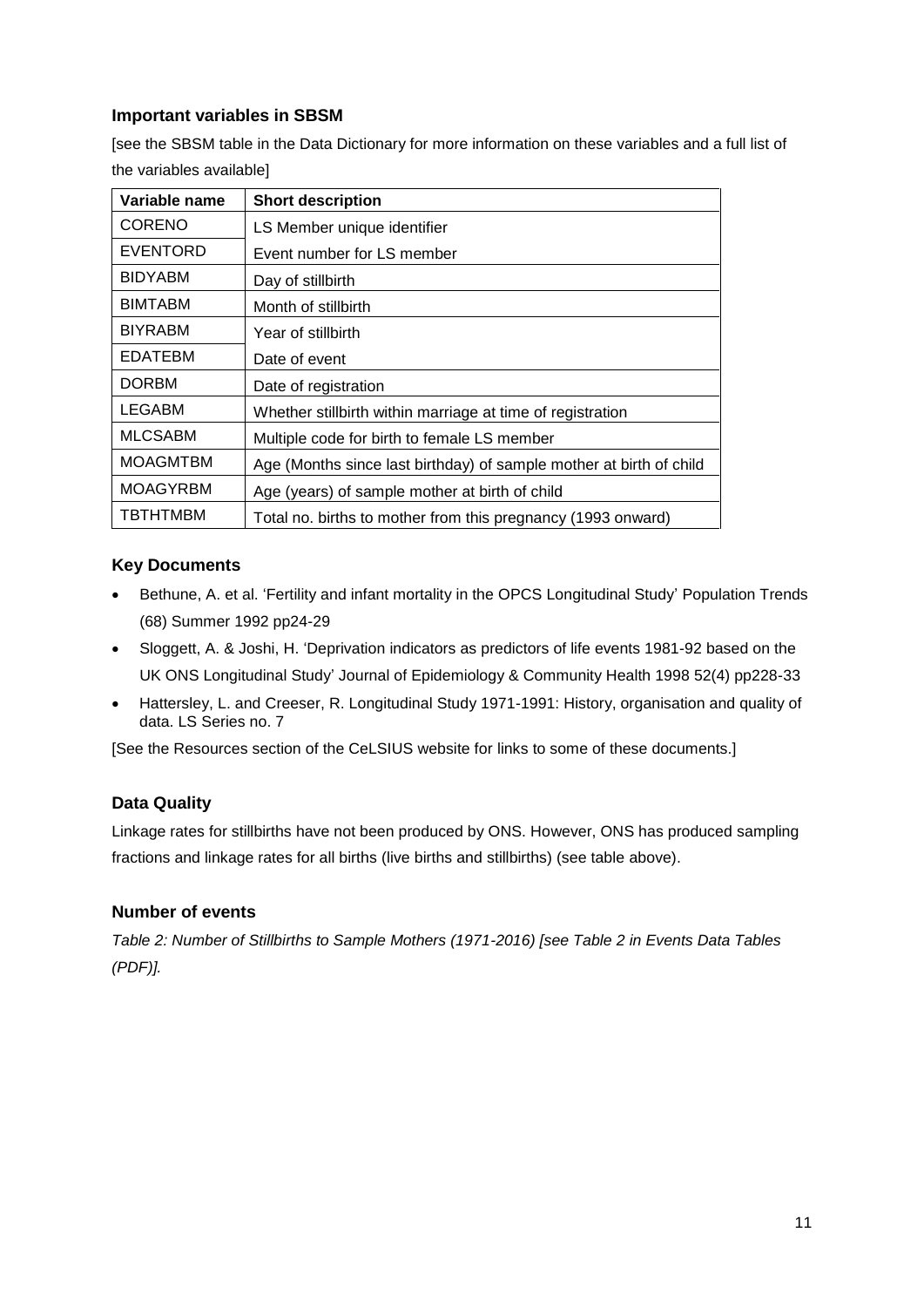# **Infant Deaths to Sample Mothers (IDMI)**

Years for which data are available: Census Day 1971 to end of 2013<sup>2</sup>.

**Can the LS member have more than one record**: Yes.

**Key identifier variables**: CORENO + EVENTORD.

**Number of events a year**: 25 to 95.

**Means of linkage:** Annual date of birth search of the Infant Death file for LS sample mothers.

**Source:** birth registration and certificate, and death registration and certificate.

#### **Change in the scope of the data:**

Until January 1993, only deaths of infants up to one-year old were included in the ONS database, and therefore recorded in the LS. From January 1993, the death of any child born in 1993 or later was included, so that by 2006 the maximum age of a child death that was included was 13. The LS data follows this change in the national database. As most deaths to children occur before the age of one, there are small numbers of child deaths over that age - only 110 for the period 1994 to 2006. However, numbers will increase as more children are added to the ONS database. In the LS, deaths to children over the age of one can be identified in the IDMI dataset using the variable AGCUTIM.

#### **Basic description**

A national database was set up for infant deaths in England and Wales in 1976. Information on infant deaths to LS sample mothers is available from 1971 but until 1976 the linkage was carried out manually and the quality of the data suffered as a result. Caution should be used if using the data for this period.

Information on deaths of infants of LS sample mothers is created by linking birth and death registration data for children who died under the age of 1 year (or, from January 1993, who were born in 1993 or later). The LS sample mother is identified by the mother's date of birth from the birth registration.

Information for sample fathers is only available for a limited period (1976-78).

#### **Important variables in IDMI**

[see the IDMI table in the Data Dictionary for more information on these variables and a full list of the variables available]

| Variable name  | <b>Short description</b>                                                                    |
|----------------|---------------------------------------------------------------------------------------------|
| <b>CORENO</b>  | LS Member unique identifier (i.e. of the mother)                                            |
| EVENTORD       | Event number for LS member                                                                  |
| <b>AGCUTIM</b> | Calculated age unit (1993 onwards); missing (blank) if child born<br>before 1 January 1993. |

**<sup>.</sup>** <sup>2</sup> IDMI records are no longer processed and therefore data is only available up to 2013.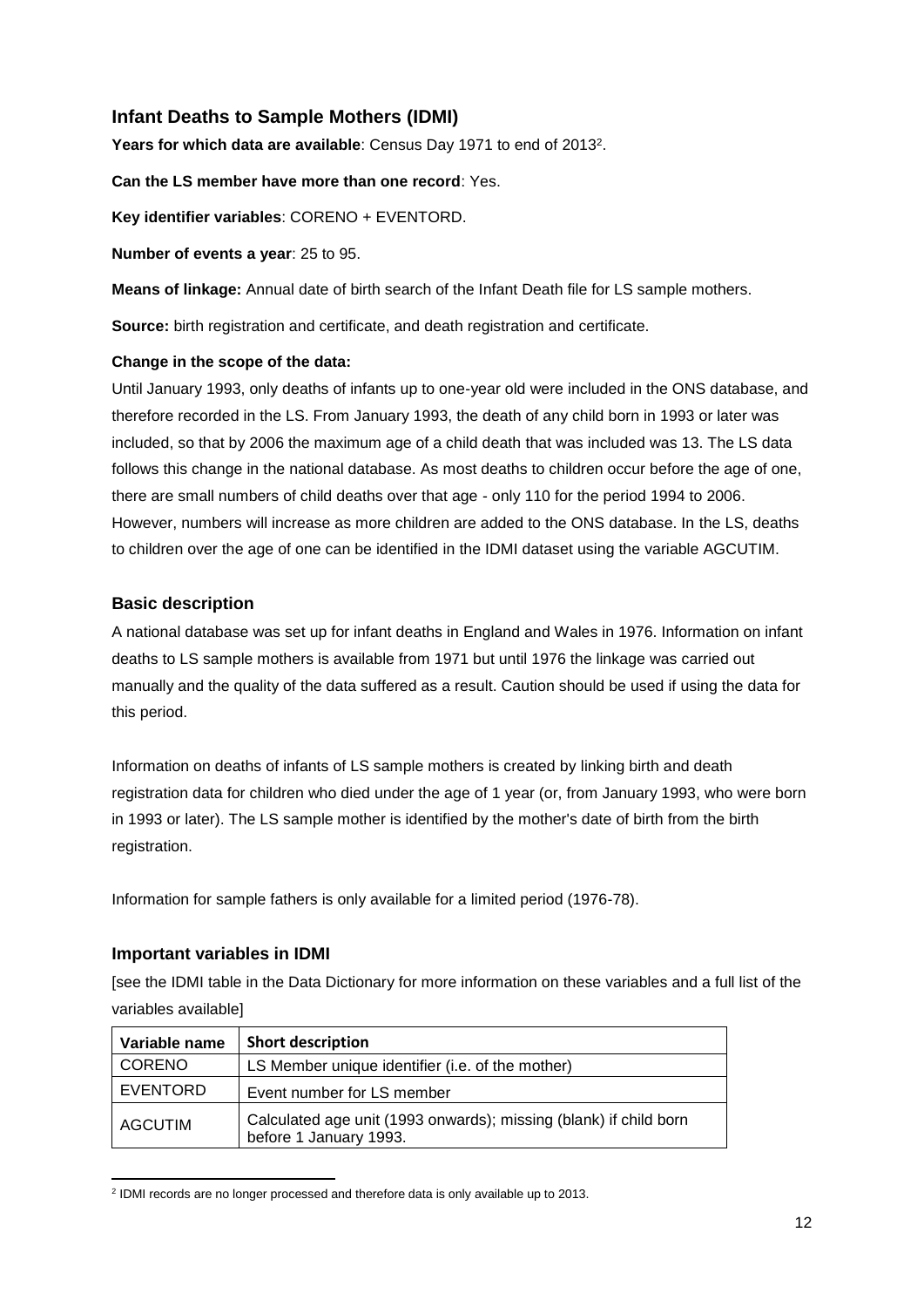| Variable name   | <b>Short description</b>                                                                                                                                            |  |  |
|-----------------|---------------------------------------------------------------------------------------------------------------------------------------------------------------------|--|--|
| AGDC3DIM        | Age of child at death (1993 onwards) in units defined by AGCUTIM                                                                                                    |  |  |
| AGDC5DIM        | Age of infant at death (to 1992)                                                                                                                                    |  |  |
| <b>BIWGRIM</b>  | Birthweight (g) of child                                                                                                                                            |  |  |
| <b>BIDYAIM</b>  | Day of birth of child (1976 onwards)                                                                                                                                |  |  |
| <b>BIMTAIM</b>  | Month of birth of child from birth registration (or BIYRCDIM from<br>death registration, but this has missing values whereas BIMTAIM<br>does not from 1976 onwards) |  |  |
| <b>BIYRCDIM</b> | Year of birth of child (1976 onwards)                                                                                                                               |  |  |
| <b>DEDYBIM</b>  | Day of child death                                                                                                                                                  |  |  |
| <b>DEMTBIM</b>  | Month of child death                                                                                                                                                |  |  |
| <b>DEYRBIM</b>  | Year of child death                                                                                                                                                 |  |  |
| <b>EDATEIM</b>  | Combined date of death (1993 onwards)                                                                                                                               |  |  |
| <b>DORBIM</b>   | Date of registration of birth (1993 onwards)                                                                                                                        |  |  |
| <b>DORDIM</b>   | Date of registration of death (1993 onwards)                                                                                                                        |  |  |
| <b>REYRABIM</b> | Year of registration of birth (1971-1992)                                                                                                                           |  |  |
| <b>REYRADIM</b> | Year of registration of infant death (1971-1992)                                                                                                                    |  |  |
| <b>MMAGMTIM</b> | Age (months since last birthday) of sample mother at birth of child                                                                                                 |  |  |
| <b>MMAGYRIM</b> | Age of sample mother at birth of child (years)                                                                                                                      |  |  |
| <b>PARAIM</b>   | Number of live/stillborn children previously born to sample mother.                                                                                                 |  |  |
| <b>SEXABIM</b>  | Sex of child from birth registration (or SEXADIM from death<br>registration, but this has some missing cases whereas SEXABIM<br>does not)                           |  |  |
| <b>MLCSAIM</b>  | Multiple birth code from birth registration                                                                                                                         |  |  |
| <b>TBTHTMIM</b> | Number of children born at time of birth of child who subsequently<br>dies (1993 onwards)                                                                           |  |  |

#### **Analysis issues:**

Birthweight in grams: available from 1977 onwards but not recommended for use before 1980, when the percentage of birth records with birth weight reached 85.7%. From 1981 to 2006 it was more than 94% each year.

The occupation of parents of the children is coded to the most recent occupational classification at the time of the infant/child death. It is therefore coded to C070, CO80, SOC90 or SOC2000.

Cause of death information is coded to the most recent ICD classification at the time of the infant/child death. It is therefore coded to ICD8, ICD9 or ICD10.

For children born in 1976 or later it is possible to link cases in IDMI with cases in LBSM, i.e. to study the birth record for children that subsequently die. There is no unique identifier for the children in the dataset as they are not LS members, but an effective match can be made using the mother's identifier (CORENO) in conjunction with the child's sex (SEXABIM), birthweight (BIWGRIM), complete date of birth (BIDYAIM, BIMTCDIM, BIYRCDIM) and whether singleton, twin etc. at birth (MLCSAIM). Of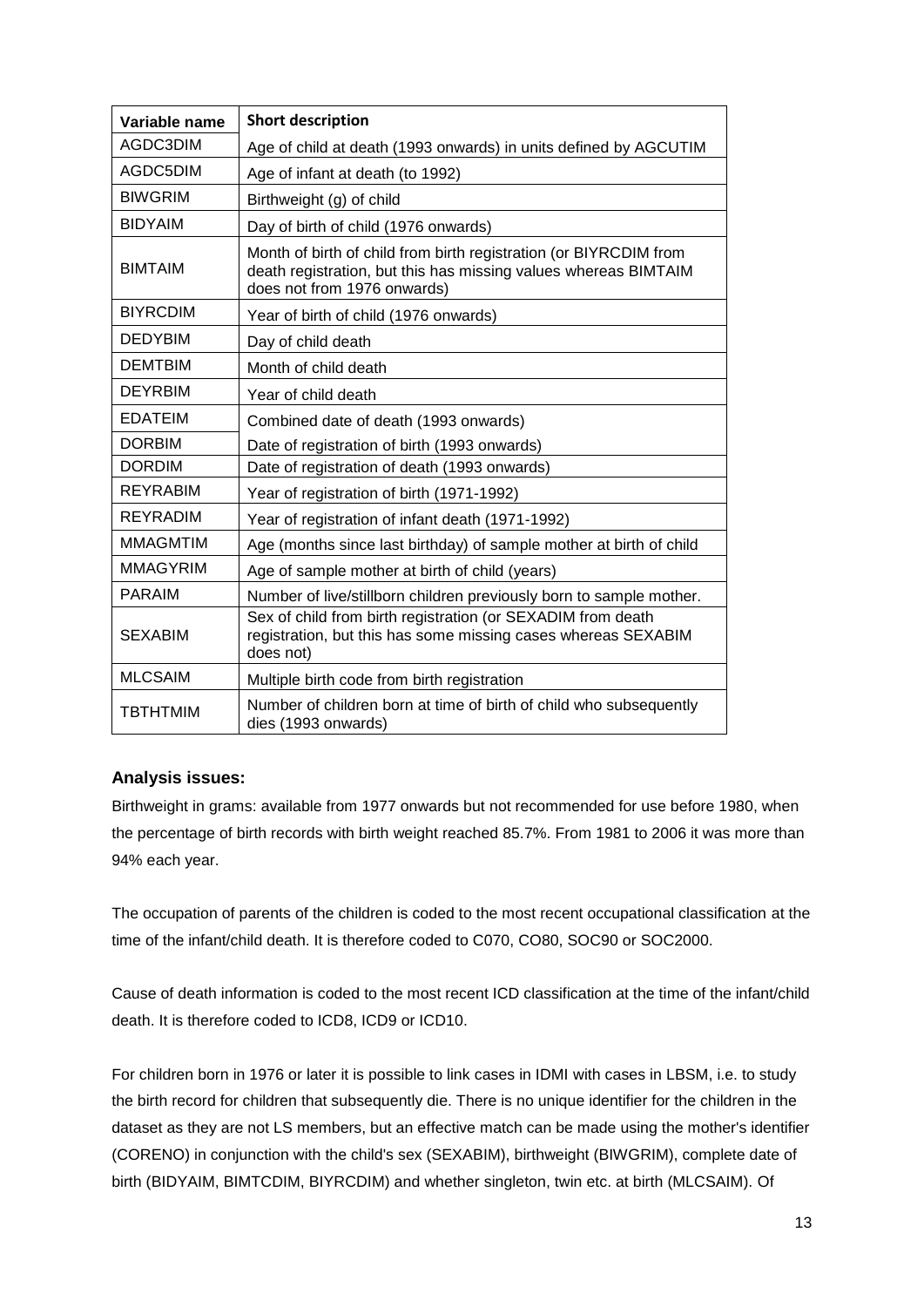course, some children will have been born outside England and Wales and therefore will not have a record in LBSM.

### **Key Documents**

- Bethune, A. et al. (1992) 'Fertility and infant mortality in the OPCS Longitudinal Study' Population Trends (68) Summer 1992 pp24-29
- Botting, Rosato & Wood 'Teenage mothers and the health of their children' Population Trends (93) Autumn 1998 pp19-28
- Corbin,T. (2004) 'Mortality in children aged under 8' Health Statistics Quarterly (24) Winter 2004 pp30-37
- Leon, D.A & Macran, S. (1995) 'Infant mortality and maternal circumstances in childhood: the OPCS Longitudinal Study of England and Wales, 1971-1981' LS Working Paper 75 (1995)
- Hattersley, L. and Creeser, R. Longitudinal Study 1971-1991: History, organisation and quality of data. LS Series no. 7

[See the Resources section of the CeLSIUS website for links to some of these documents.]

### **Quality tables**

*Sampling fractions and linkage rates for infant deaths 1976-2016*

| Year of death | <b>LS</b> infant<br>deaths | <b>England and</b><br><b>Wales infant</b><br>deaths | <b>Sampling</b><br><b>Fraction</b> | Infant deaths<br>expected in the<br>LS | Linkage<br>Rate |
|---------------|----------------------------|-----------------------------------------------------|------------------------------------|----------------------------------------|-----------------|
| 1976-81       | 369                        | 41,267                                              | 0.89                               | 451                                    | 81.82           |
| 1981-91       | 608                        | 61,234                                              | 0.99                               | 668                                    | 90.95           |
| 1991-2001     | 445                        | 39,188                                              | 1.14                               | 429                                    | 103.62          |
| 2001-2011     | 332                        | 31,328                                              | 1.06                               | 346                                    | 95.89           |
| 2011-2016     | 164                        | 15,384                                              | 1.07                               | 169                                    | 97.28           |

Source: Infant Mortality to sample mother 1976-2016 Office for National Statistics Longitudinal Study

### **Number of Events**

*Table 3: Number of infant/child deaths to sample mothers (1971-2016) [see Table 3 in Events Data* 

*Tables (PDF)]*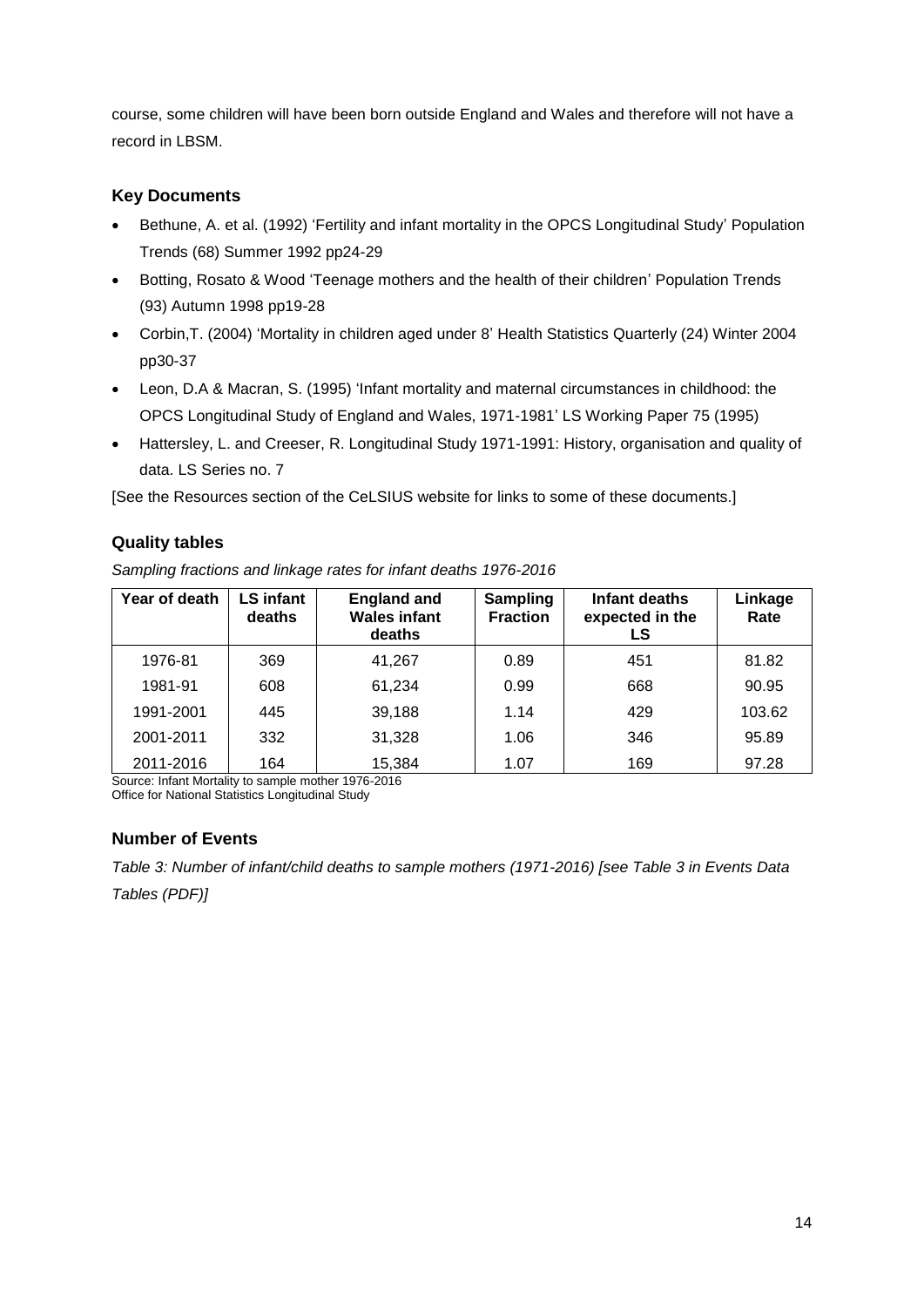# **Births of New LS Sample Members (NBIR)**

**Years for which data are available**: Census Day 1971 to the current year minus two.

**Can the LS member have more than one record**: No.

**Number of events a year**: 5,900 to 8,200.

**Means of linkage**: Annual date of birth search of the ONS birth file.

**Source**: Birth registration and birth certificate.

#### **Basic description**

New births are babies born on one of the four LS birthdays, who therefore become LS sample members.

Every live birth in England or Wales must be registered within six weeks and a database of these registrations is kept at ONS Titchfield. At regular intervals, details of births on LS birth dates are extracted from this database, allocated LS identification numbers and sent to the NHS Central Register. There, each ONS record is matched with the infant's NHS Central Register record and the latter is flagged as an LS member record. (Infants whose birth took place in England or Wales but where the mother's usual address is outside these countries are not eligible for the LS.)

At the same time in ONS Titchfield, a temporary record for each infant is created in the LS database; if they are successfully traced in NHS Central Register, the infant is added permanently to the LS sample, with a record of the birth in the NBIR table and a central record in the CORE1 table.

#### **Important variables in NBIR**

[see the NBIR table in the Data Dictionary for more information on these variables and a full list of the variables available]

| Variable name   | <b>Label and comments</b>                                                                                                                                                                                                                          |
|-----------------|----------------------------------------------------------------------------------------------------------------------------------------------------------------------------------------------------------------------------------------------------|
| <b>CORENO</b>   | LS Member unique identifier (i.e. of the mother)                                                                                                                                                                                                   |
| <b>BIYRANB</b>  | Year of new birth (on an LS birth date). This is invariably the same as<br>DOBYR in the CORE1 table, since the latter represents the year of birth<br>given at entry to the LS.                                                                    |
| <b>MLCSANB</b>  | Indicator of multiple birth (e.g. a twin). NB: it is not possible to link<br>records of multiple births, e.g. to study both twins as a pair                                                                                                        |
| <b>BIWGRBNB</b> | Birth weight in grams (from 1977 onwards; not recommended for use<br>before 1980, when the percentage of birth records with birth weight<br>reached 86.8%. From 1981 to 2006 it was more than 94% each year.)                                      |
| <b>MOAGYRNB</b> | Age in years of mother                                                                                                                                                                                                                             |
| <b>INSTBNB</b>  | Where birth took place (1971-1992; from 1993 on, replaced by<br>ESTYPBNB)                                                                                                                                                                          |
| LEGANB          | Whether infant's parents were married at time of registration. From 1986,<br>the variable includes additional codes which indicate whether the<br>registration was by one or both parents, and if both, whether they lived at<br>the same address. |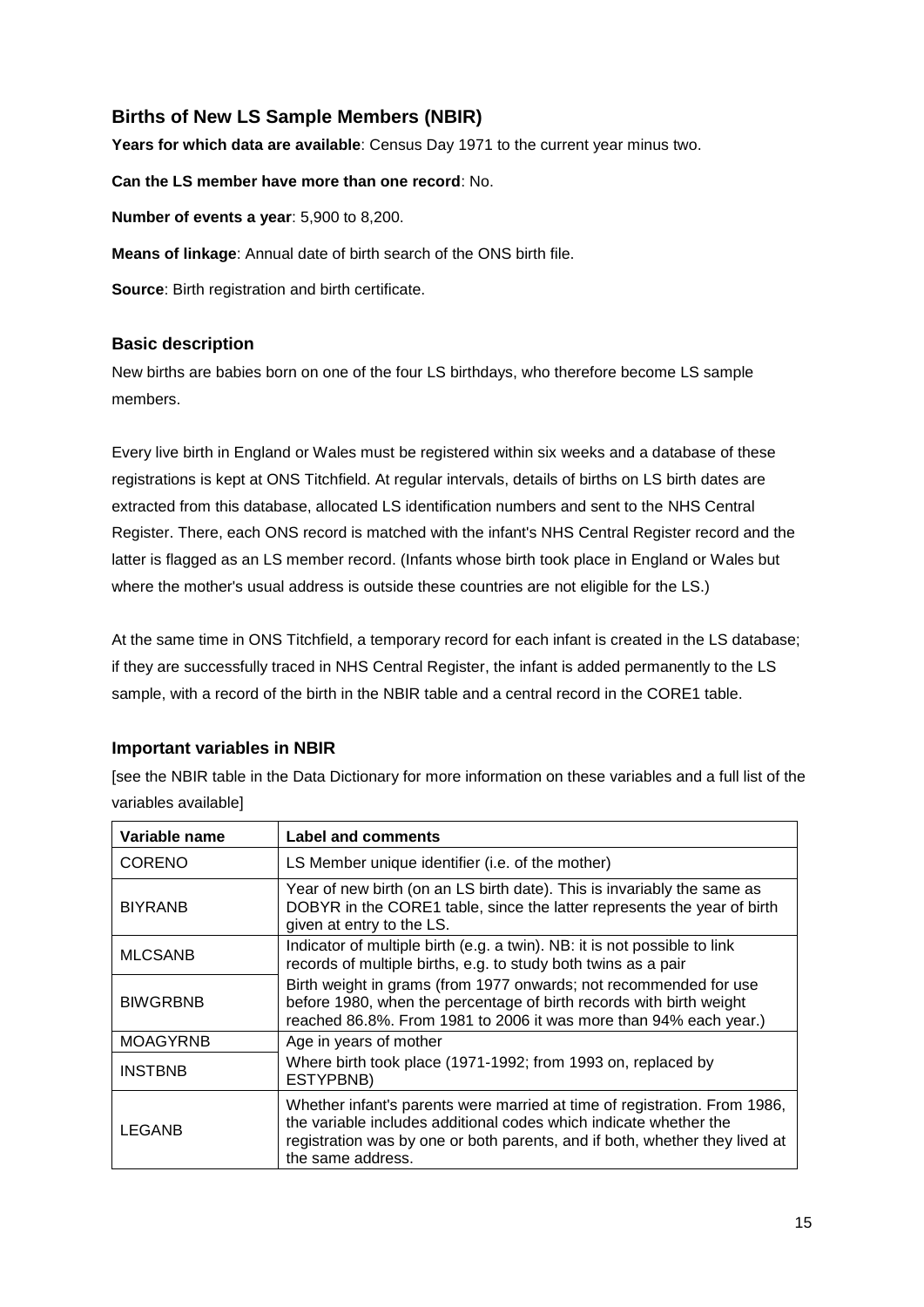| Variable name | Label and comments                                                                                                                                                                                    |
|---------------|-------------------------------------------------------------------------------------------------------------------------------------------------------------------------------------------------------|
| FAAGYRNB      | Age in years of father; can be used to indicate whether registration of<br>birth includes a father, as this variable will be coded -9 if it does not (from<br>1986, LEGANB is a more convenient way). |

Other variables available include geographical classifications for place of birth and parents' usual address. They also include socio-economic indicators for each parent, based on occupation (until 1986 occupation was only collected for the 'working parent', usually the father); however, recording mother's occupation is not obligatory, and although all cases are coded from 1986, it is thought that many mothers in regular employment are coded as having no occupation. This of course affects the reliability of women's social class coding.

### **Key Documents**

The most important documentation relating to the births of new LS members is to be found in:

 Hattersley, L. and Creeser, R. Longitudinal Study 1971-1991: History, organisation and quality of data. LS Series no. 7, pp. 25, 94-95, 109-114

[See the Resources section of the CeLSIUS website for a link to this document.]

#### **Analysis issues:**

After the 1981 Census, a number of new births were added to the LS sample; these children were shown at the census as present in the mother's household and having an LS birth date, but had not been identified from the birth registration as the date of birth stated there was not an LS birth date. It is doubtful whether these sample members should be included in analysis; code 8 in TRACE81 (in the CORE1 table) will identify them.

New births should be used when following cohorts over a period of time, when it is necessary to add sample members born between censuses. It is probably unwise to try and use them for fertility studies as there will only be limited information about the mother; the preferred source would be to use the Live and Still Births to Sample Mothers tables (LBSM and SBSM respectively).

#### **Data Quality**

Virtually all live births in England and Wales are registered, and all registered births on LS birth dates (where the usual address of the mother is in England or Wales) enter the LS. It is unlikely that a new birth will not be successfully traced in the NHS Central Register as the NHS Central Register records are created from the same sources (electronic returns from Register Offices) as the ONS records. The coverage quality is therefore excellent.

The usual measures of quality, e.g. sampling fraction, will suggest a slightly less satisfactory picture (although still very good) but this is due to measurement methods; for example, births are unequally distributed between seasons and between days of the week, and this can lead to a difference between the 'actual' and 'expected' numbers of LS births.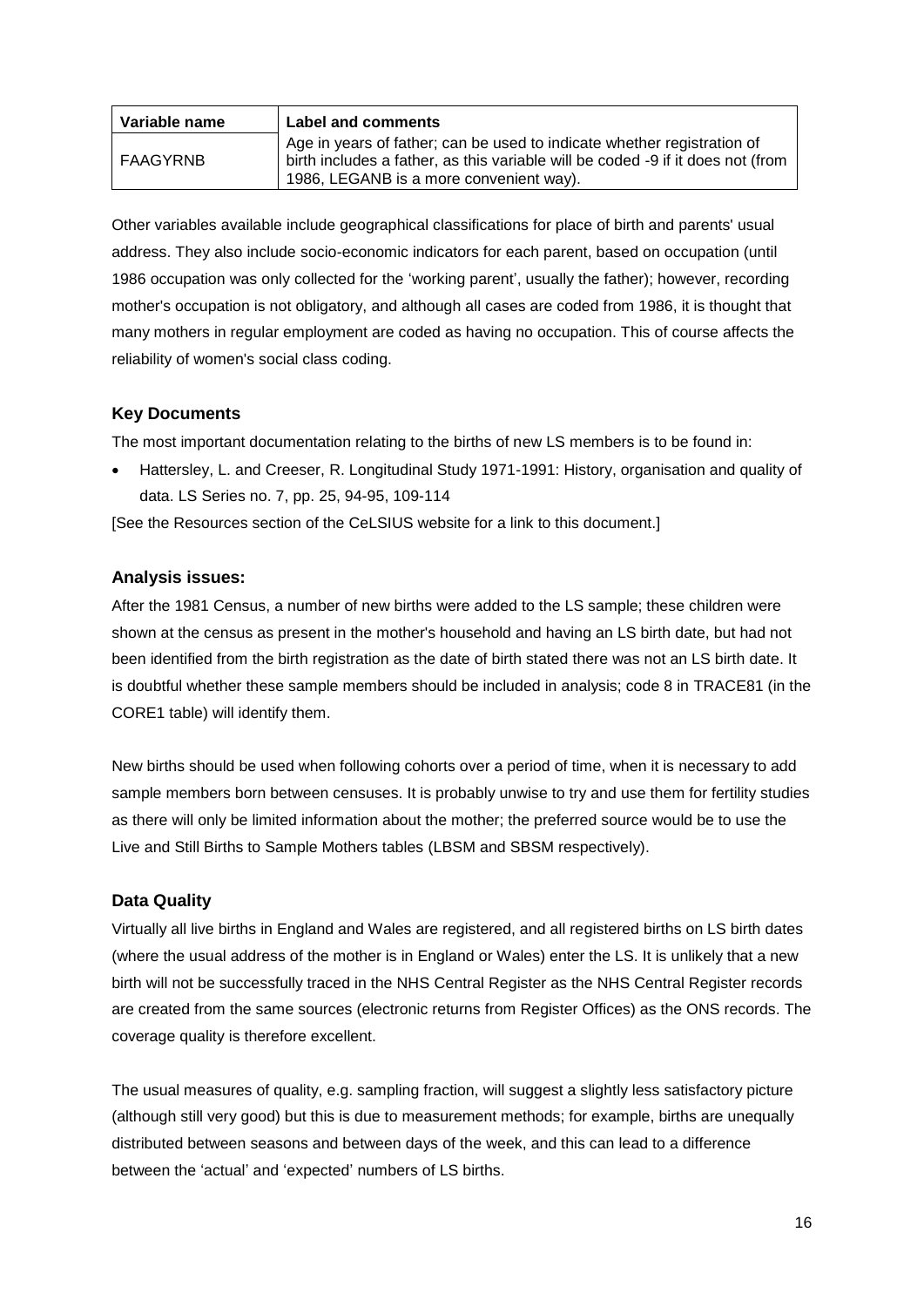Researchers who need to study the child's environment in more depth will wish to look at the child's first census record, and here the data become less complete. In the 1981 Census, 7.2% of LS members born in the previous decade were not found (and were not known to have died or emigrated). This percentage rose to 8.7% for children born in the decade before the 1991 Census and rose again to 14.3% for children between the 1991 and 2001 Censuses. Children not found in the 2001 Census were disproportionately more likely to have been born in London, to have very young parents, to have no father mentioned on the birth certificate, to have a parent in the armed forces or to have a parent born overseas. It is likely that young children not found in any census have been taken abroad by their parent(s), who may be in the Armed Forces or not long-term residents of England or Wales; such migrations are only recorded in the LS if the migrant's GP is notified, which commonly does not occur.

| Year of birth | <b>LS births</b> | <b>England and Wales</b><br><b>births</b> | <b>Sampling</b><br><b>Fraction</b> | <b>Births expected</b><br>in the LS | Linkage<br>Rate |
|---------------|------------------|-------------------------------------------|------------------------------------|-------------------------------------|-----------------|
| 1971-81       | 71,887           | 6,390,481                                 | 1.12                               | 70.461                              | 102.02          |
| 1981-91       | 73,005           | 6,660,260                                 | 1.1                                | 72,606                              | 100.55          |
| 1991-2001     | 70,548           | 6,511,226                                 | 1.08                               | 71,217                              | 99.06           |
| 2001-2011     | 72,845           | 6,572,218                                 | 1.11                               | 72,593                              | 100.35          |
| 2011-2016     | 44,607           | 4,070,889                                 | 1.10                               | 44,612                              | 99.99           |

*Sampling fractions and linkage rates for new births 1971-2016*

Source: Live births in England and Wales 1971-2016 Office for National Statistics Longitudinal Study

### **Number of events**

*Table 4: Number of New Births of LS Members in each year (1971 to 2016) [see Table 4 in Events Data Tables (PDF)]*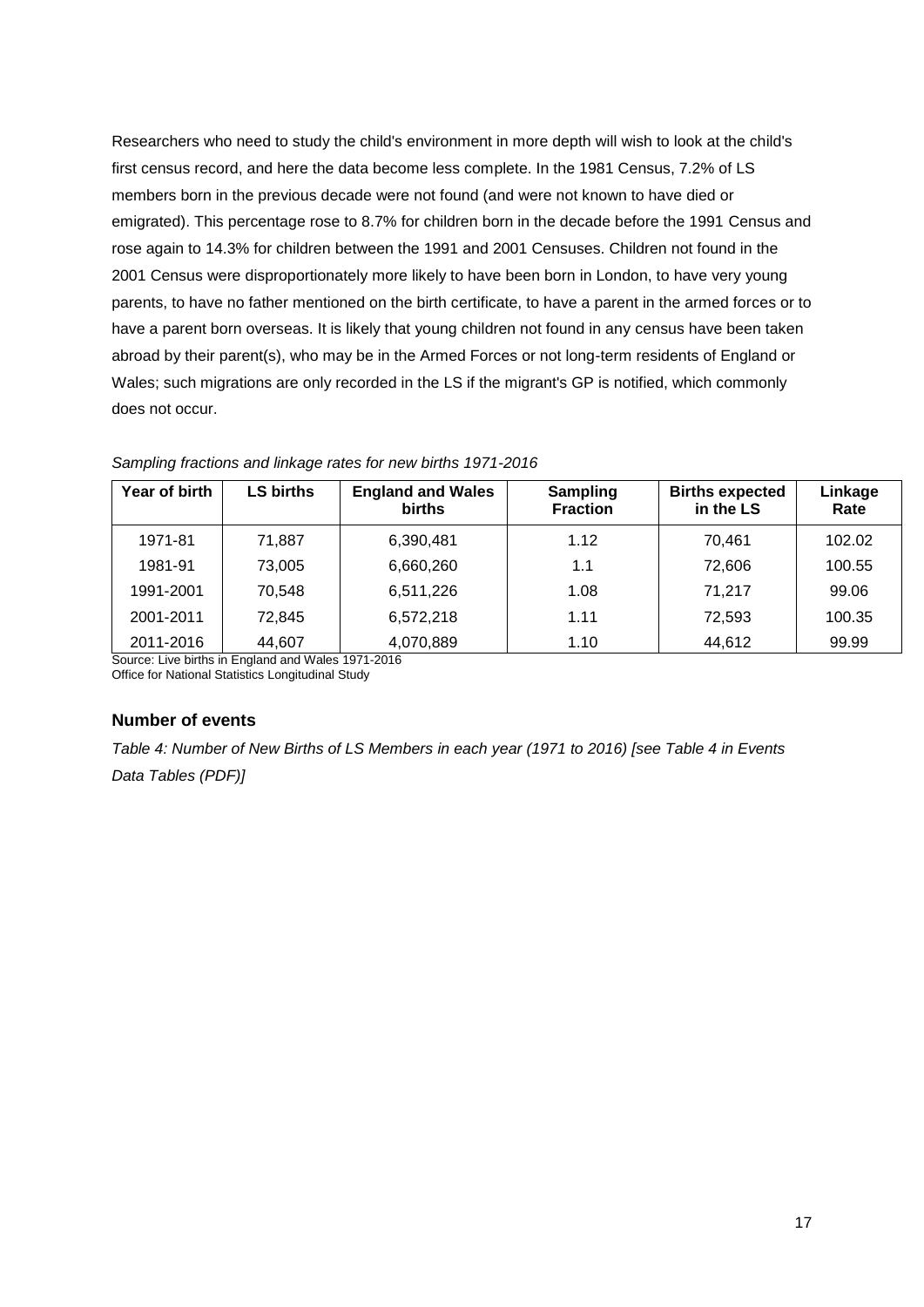# **Deaths of LS Sample Members (DETH)**

**Years for which data are available**: Census Day 1971 to the current year minus two.

**Can the LS member have more than one record**: No.

**Number of events a year**: 5,700 to 6,700.

**Key identifier variable**: CORENO

**Means of linkage**: Annual date of birth search of the ONS death file and flags at NHS Central Register.

**Source**: Death registration and death certificate.

*For more information: See the Mortality guidance.*

#### **Basic description**

A death must be registered within 42 days. Information from the death certificate and the death registration form is included in the ONS Deaths database. Additionally, a shorter version is sent to the NHS Central Register. The ONS Deaths database is scanned for deaths of people with LS birthdays; notification is also sent to ONS of deaths to people who are flagged in the NHS Central Register as LS members. Thus, the LS has two sources of deaths notification and these combine to give very high data quality.

Neo-natal deaths have a separate range of variables to deaths at other ages.

A doctor can record more than one cause of death on the death certificate. The causes of death are coded using the World Health Organization [ICD](https://www.who.int/classifications/en/) (International Classification of Diseases) by the Mortality branch at ONS. Three versions are used in the LS (ICD8, ICD9 and ICD10). There is a procedure in the ICD to identify one underlying cause of death. The remaining causes are called contributory causes. Up to eight contributory causes of death may also be recorded for each death. However, there is a gap in these entries from 2nd December 1986 to 31st December 1992 when these were not coded and these values are not recoverable.

The appropriate Cause of Death (COD) LS variables for each ICD Classification are shown in the table below.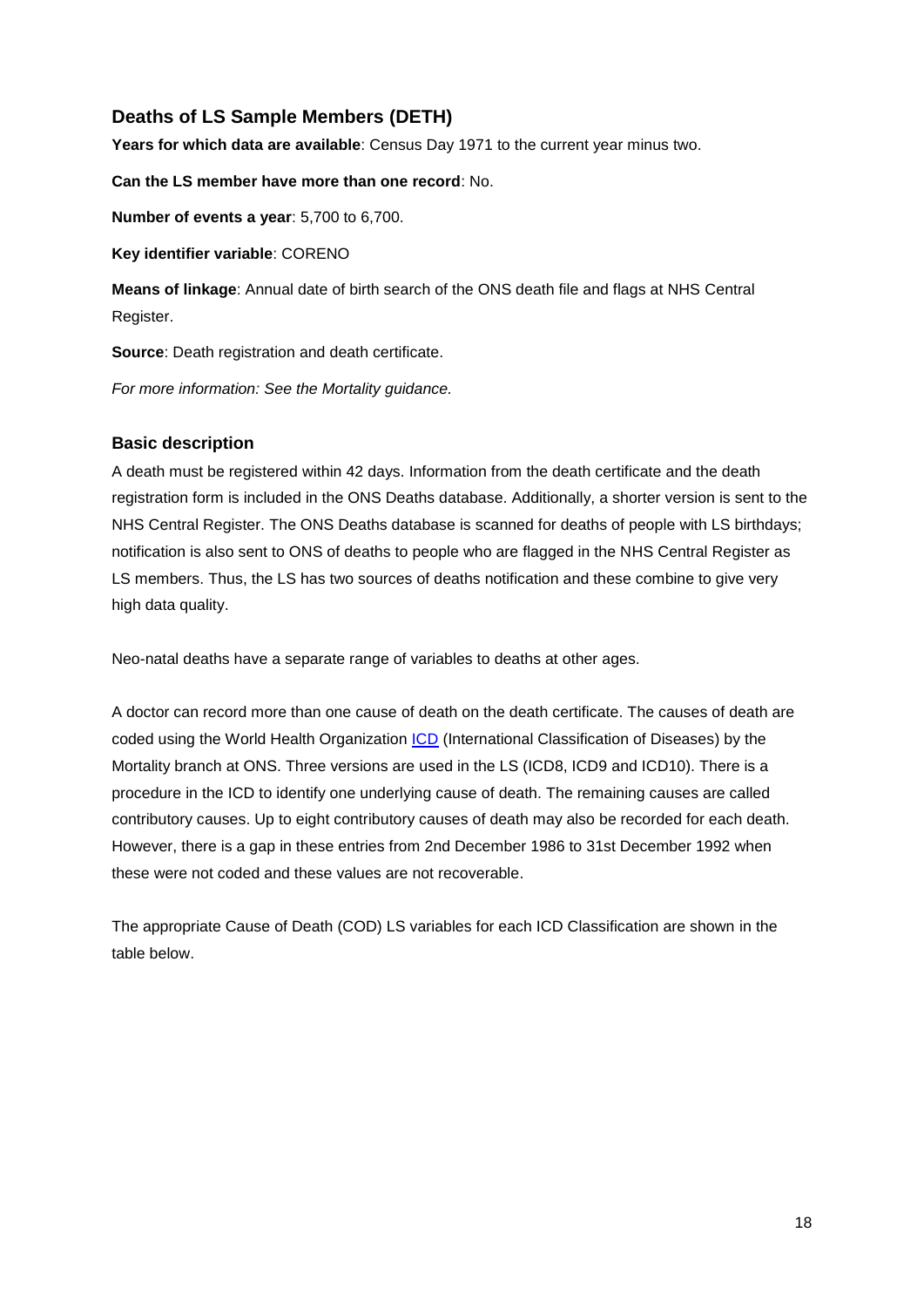*Cause of Death LS variables by ICD version (versions 8-10)* [See the DETH table in the Data Dictionary for further information on these variables.]

|                                            | ICD <sub>8</sub>     | ICD <sub>9</sub>        |                                             | ICD <sub>10</sub> |
|--------------------------------------------|----------------------|-------------------------|---------------------------------------------|-------------------|
|                                            | $1971 -$<br>4/4/1981 | 1/1/1979-<br>31/12/1992 |                                             | 1/1/2001 onwards  |
| <b>Underlying COD - 1st</b><br>3 digits    | UCDE3CDE             | UCDE3DDE                | ICD10 code -<br><b>Underlying COD</b>       | IC10UDE           |
| <b>Underlying COD - 4th</b><br>digit       | <b>UCDEXCDE</b>      | <b>UCDEEXDDE</b>        | ICD10 code - Final<br><b>Underlying COD</b> | IC10UFDE          |
|                                            |                      | 1/1/1993-2001           |                                             |                   |
| <b>Underlying COD - 4th</b><br>digit       |                      | <b>ICD9UDE</b>          |                                             |                   |
| <b>Final underlying COD</b><br>- 4th digit |                      | <b>ICD9UFDE</b>         |                                             |                   |

A new year of death is added to the LS database each year. This is done by year of registration with a two-year delay (so deaths registered in 2016 were added in 2018). It is important to note that some deaths that occurred in, for example, 2016, but were registered in 2017, may not be added to the LS database until 2019.

### **Important variables in DETH**

[see the DETH table in the Data Dictionary for more information on these variables and a full list of the variables available]

| Variable name   | <b>Label and comments</b>                                                 |
|-----------------|---------------------------------------------------------------------------|
| CORENO          | Unique identifier                                                         |
| <b>DEYRBDE</b>  | Year of death                                                             |
| <b>DEMTBDE</b>  | Month of Death (Note: special permission to access<br>needed)             |
| <b>DEDYBDE</b>  | Day of Death (Note: special permission to access needed)                  |
| <b>INSTADE</b>  | Where birth took place (1971-1992; from 1993 on, replaced<br>by ESTTYPDE) |
| UCDE3CDE        | Underlying cause of death code - ICD8 (1971 - 1981)                       |
| UCDE3DDE        | Underlying cause of death code - ICD9 (1981 - 1992)                       |
| <b>ICD9UDE</b>  | Underlying cause of death code - ICD9 (1993 - 2000)                       |
| <b>ICD9UFDE</b> | Final underlying cause of death code - ICD9 (1993 - 2000)                 |
| ICD10UDE        | Underlying cause of death code - ICD10 (2000 onwards)                     |
| IC10UFDE        | Final underlying cause of death code - ICD10 (2000<br>onwards)            |

Other variables available include geographical classifications for place of birth and parents' usual address. They also include socio-economic indicators for each parent (see the Socio-economic indicators guidance) 3 .

**<sup>.</sup>** <sup>3</sup> Parent's usual address and socio-economic indicators are only coded for children <15 years old.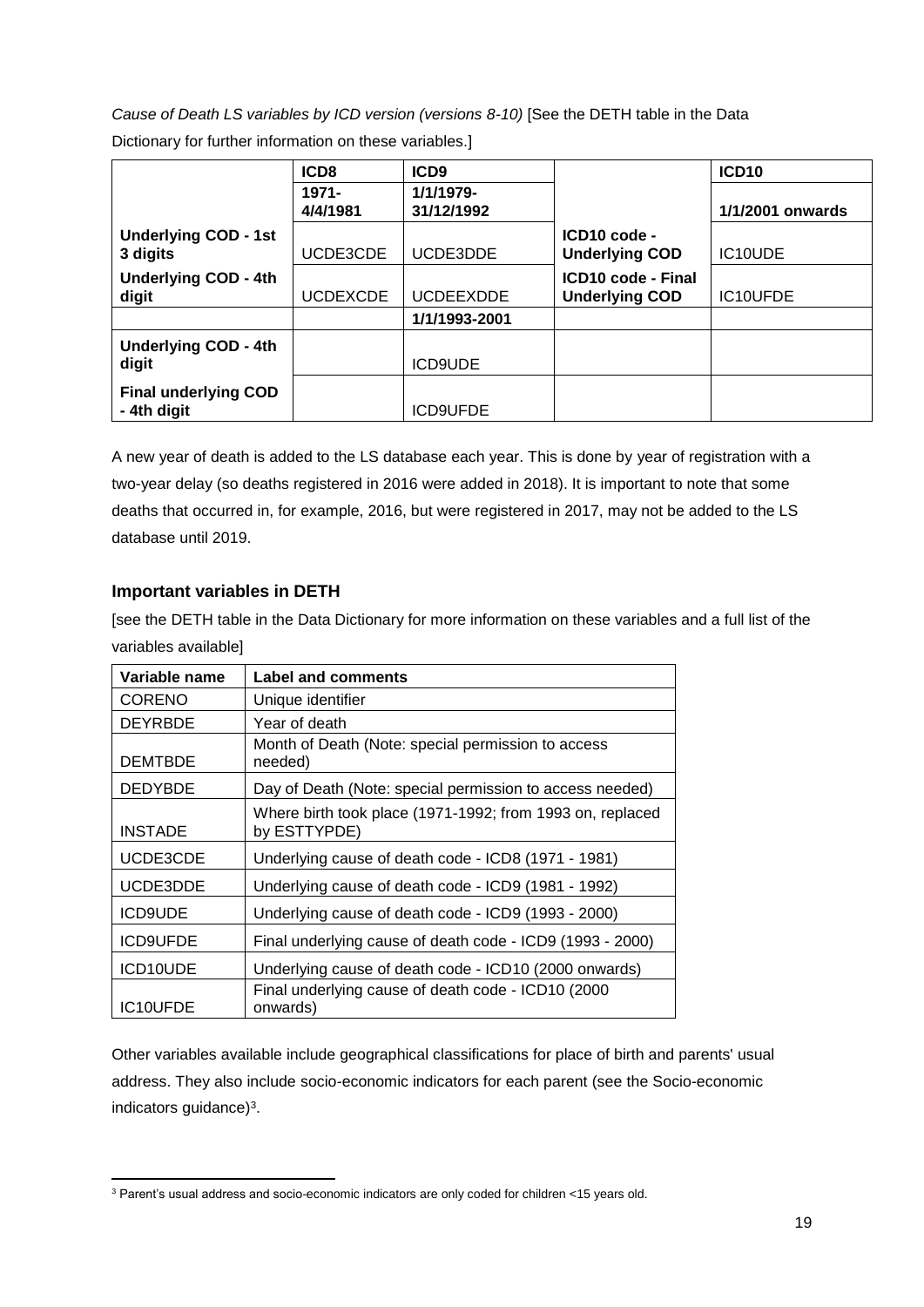### **Key Documents**

- World Health Organisation International Statistical Classification of Diseases and Related Health Problems 10<sup>th</sup> Revision, version for 2016
- Guide to Presenting and Using ICD-10 Mortality data
- Fox, A. J. 1971-77 Longitudinal Study: Social Class and Occupational Mortality. LS Series No. 2 (1982)
- Fox, A. J. and Goldblatt, P. 1971-75 Longitudinal Study: Socio-demographic Mortality Differentials. LS Series No.1 (1982)
- Goldblatt, P. Mortality and Social Organisation. LS Series No. 6 (1990)
- Britton, M. Mortality and Geography: Decennial Supplement HMSO (1990)
- Trends in life expectancy by social class 1972-2005. Health Statistics Quarterly 2007; 36(4):3
- Scott, A. and Johnson, B. Social Mortality rates by social class by age and sex 2007
- Trends in social class differences in mortality by cause 1986 to 2000. Health Statistics Quarterly 2003; 20(4): 25-37
- Longitudinal Study 1971-1991: History, organisation and quality of data Hattersley L, Creeser R (1995). LS Series no 7

[See the Resources section of the CeLSIUS website for links to some of these documents.]

#### **Analysis issues**

There are differences between the three ICD classifications used in the LS; in particular, there were changes in coding and in rule interpretation between ICD9 and ICD10. This means that trend analysis may not be continuous for some conditions (e.g. pneumonia) and a break in the line where the change from ICD9 to ICD10 occurs should be made unless correction factors have been applied.

As already mentioned, there is a gap in the recording of contributory causes in the LS from 1987 to 1992. This is a particular problem when carrying out cause-specific mortality analysis and the cause of death is often recorded as a contributory cause. For some causes, up to half the cases may be lost during this period.

Where there was an inquest or post mortem, the cause of death may be altered and a new death certificate issued. These Final Underlying Cause of Death codes are only present if there was a change in code from that originally assigned. They need to be added into the cause of death variables for analysis. There are separate variables for the Final Underlying Cause of Death.

The DETH file contains date of death; it is therefore possible to carry out survival analysis using person years at risk. One of the earliest uses of the LS was occupational mortality. By employing the occupational information recorded at the census (from the members' files), you have occupation for the numerator (deaths) and denominator (people at risk) in order to create a rate. This also overcomes the known unreliability of occupational information on death certificates. An example of the use of occupational information in mortality analysis is life expectancy by social class. Life expectancy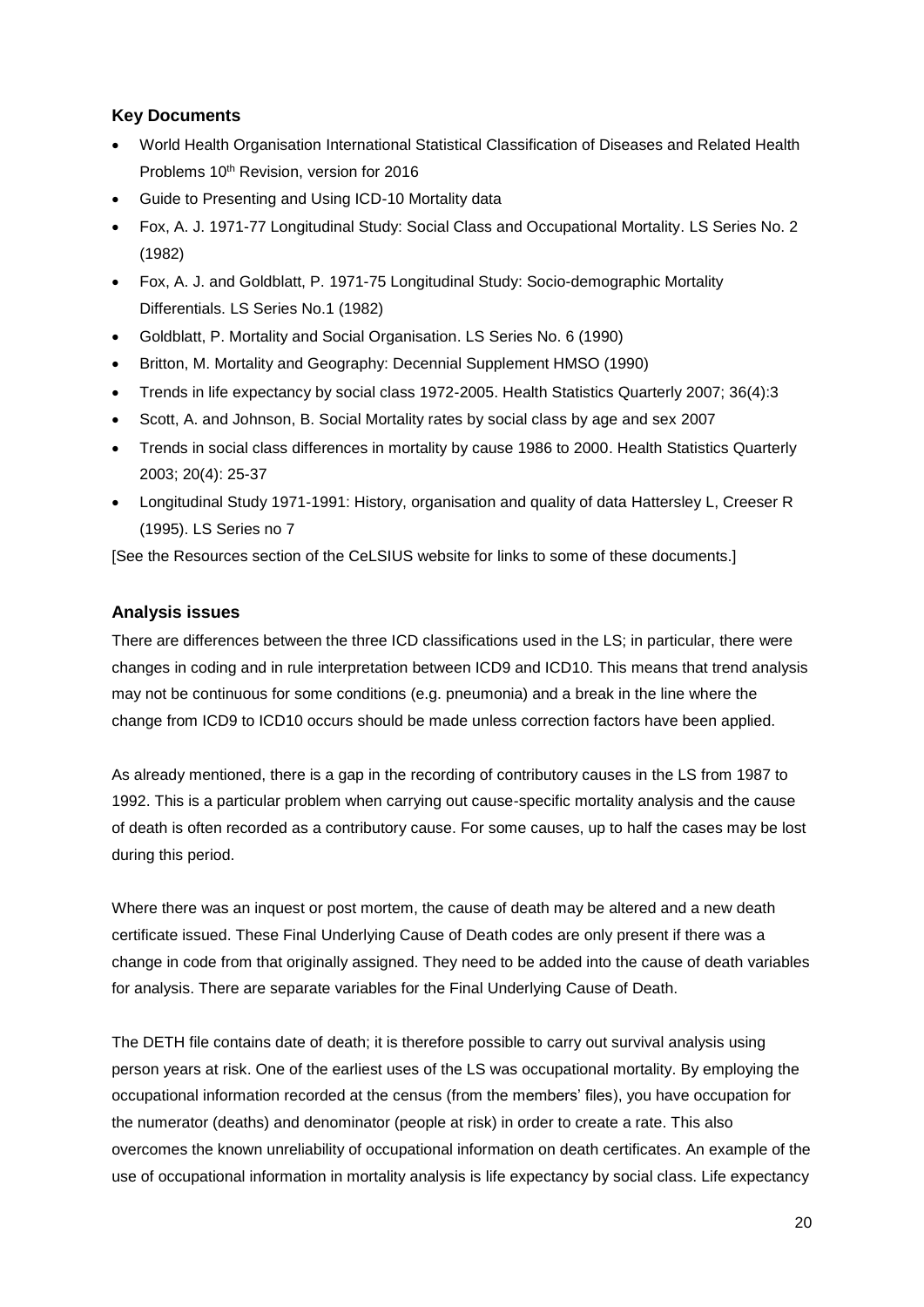by social class for different periods has been produced over a number of years by ONS using the LS (see the Resources section of the CeLSIUS website for links to some of these documents).

Deaths of LS members that were registered in Scotland or the Isle of Man are also included in the DETH file, but those registered in Northern Ireland are not and therefore some LS member deaths may have been missed. A further issue is that deaths overseas will only be included on the LS when and if the NHS Central Register is notified of the death. This may not occur for a considerable time (or never) if the subject is not returned to the UK.

### **Data quality**

Sampling fractions and linkage rates have increased over time and the linkage rate for 2005 was 104.24. Deaths are captured in the LS by two methods: an annual date of birth search of the ONS deaths file and by flags at NHS Central Register. The linkage rates are therefore very high. If a person gives their date of birth incorrectly at the entry event to the LS, the record will be retained in the LS and their death will be attached when they die.

#### *Sampling fractions and linkage rates for Deaths 1971-2016*

| Year of birth | LS<br>deaths | <b>England and</b><br>Wales deaths | <b>Sampling</b><br><b>Fraction</b> | <b>Deaths expected</b><br>in the LS | Linkage<br>Rate |
|---------------|--------------|------------------------------------|------------------------------------|-------------------------------------|-----------------|
| 1971-1981     | 60,990       | 5,821,191                          | 1.05                               | 64,080                              | 95.18           |
| 1981-1991     | 64,734       | 5,781,244                          | 1.12                               | 63,049                              | 102.67          |
| 1991-2001     | 64,782       | 5,590,707                          | 1.16                               | 61,113                              | 106.00          |
| 2001-2011     | 61,316       | 5,075,095                          | 1.21                               | 56,107                              | 109.28          |
| 2011-2016     | 35,313       | 2,932,490                          | 1.20                               | 32,137                              | 109.88          |

Source: Deaths of LS members in England and Wales 1971-2016 Office for National Statistics Longitudinal Study

#### **Number of events**

*Table 5: Number of deaths to LS Members each year 1971 to 2016 [see Table 5 in Events Data Tables (PDF)]*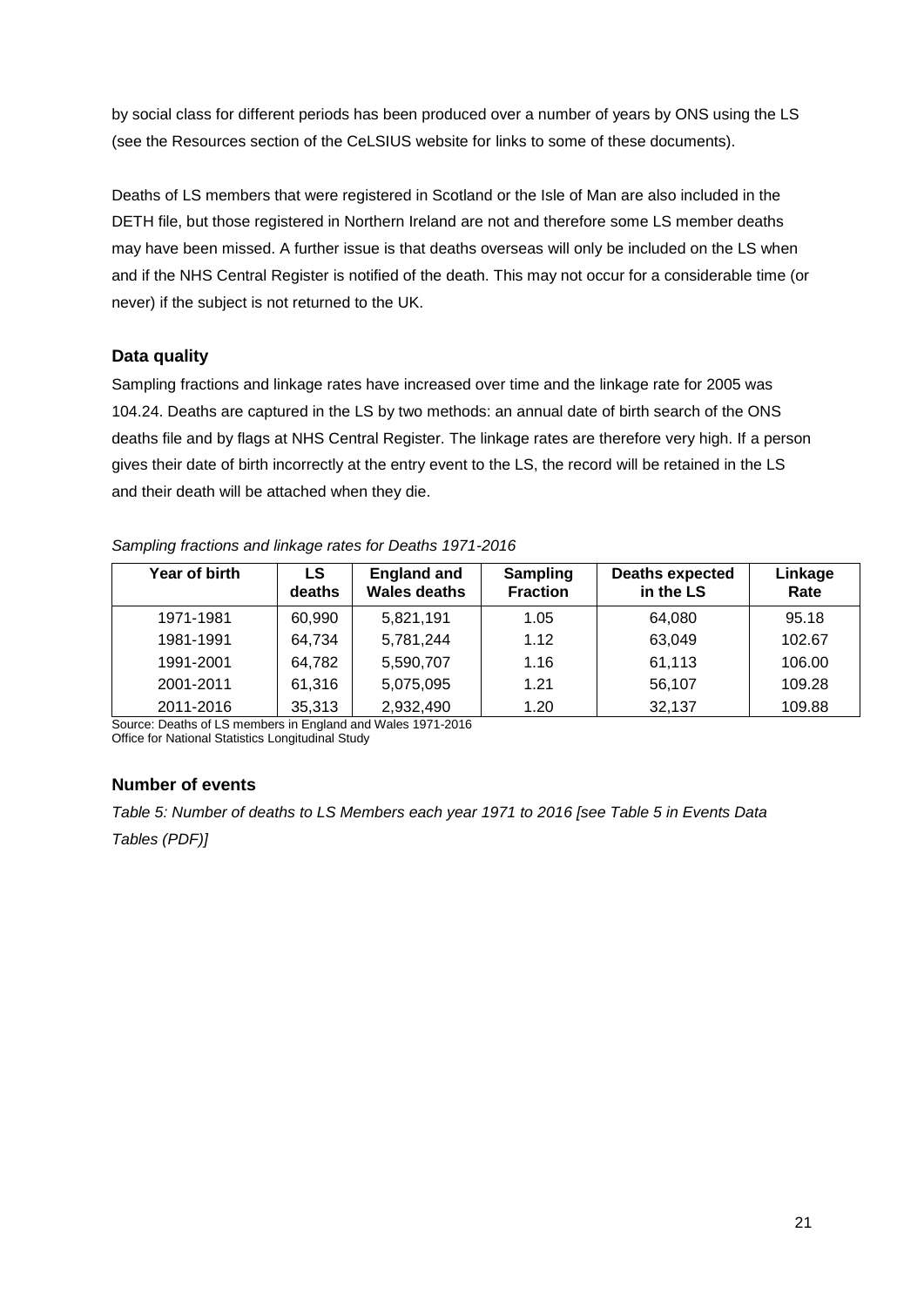# **Widow(er)hoods to LS Sample Members (WDOW)**

**Years for which data are available**: Census Day 1971 to the current year minus two.

**Can the LS member have more than one record**: Yes.

**Number of events a year**: around 2000.

**Key identifier variable**: CORENO+EVENTORD.

**Means of linkage**: Annual search of the ONS death file to identify LS birthdays in the date of birth of surviving spouse - thus showing that an LS sample member has been widowed.

**Source**: Death registration and death certificate.

#### **Basic description**

It is possible to identify the death of a spouse of a sample member by the date of birth of the surviving spouse in the death registration. This date of birth will only be recorded at death registration if the couple is legally married.

The date of birth of the husband is always recorded. However, up to the mid-1990s the name and date of birth of a surviving wife was not recorded at death registration unless she was the informant, which meant that some widowhoods were not recorded in the LS. From the mid-1990s data capture has steadily improved.

Cause of death information is included in the widow(er)hood record in the LS, but as with death to sample members, there is a gap in contributory causes of death for the period 1987 to 1992. Date of death of the spouse is also contained in the dataset.

#### **Important variables in WDOW**

[see the WDOW table in the Data Dictionary for more information on these variables and a full list of the variables available]

| Variable name                                       | <b>Label and comments</b>                                        |  |
|-----------------------------------------------------|------------------------------------------------------------------|--|
| <b>CORENO</b>                                       | Unique identifier                                                |  |
| <b>DEYRBWI</b>                                      | Year of death of LS member's spouse                              |  |
| <b>DEMTBWI</b>                                      | Month of death of LS member's spouse                             |  |
| <b>DEDYBWI</b>                                      | Day of death of LS member's spouse                               |  |
| AGDC3DWI                                            | Age at death of LS member's spouse                               |  |
| AGS03FWI                                            | Age of LS member at death of spouse (years)                      |  |
| Cause of death: Underlying cause of death variables |                                                                  |  |
| IC <sub>10</sub> UWI                                | ICD10 Underlying COD of spouse of LS member (not before 2001)    |  |
| <b>ICD9UWI</b>                                      | ICD9 Underlying COD of spouse of LS member (1993 - 2001)         |  |
| UCDE3DWI                                            | ICD9 Underlying COD of spouse of LS member (1979 - 1992) 3 digit |  |
| UCDE3CWI                                            | ICD8 Underlying COD of spouse of LS member (1971 - 1981) 3 digit |  |
|                                                     |                                                                  |  |

*Cause of death: Other Cause of Death Variables:*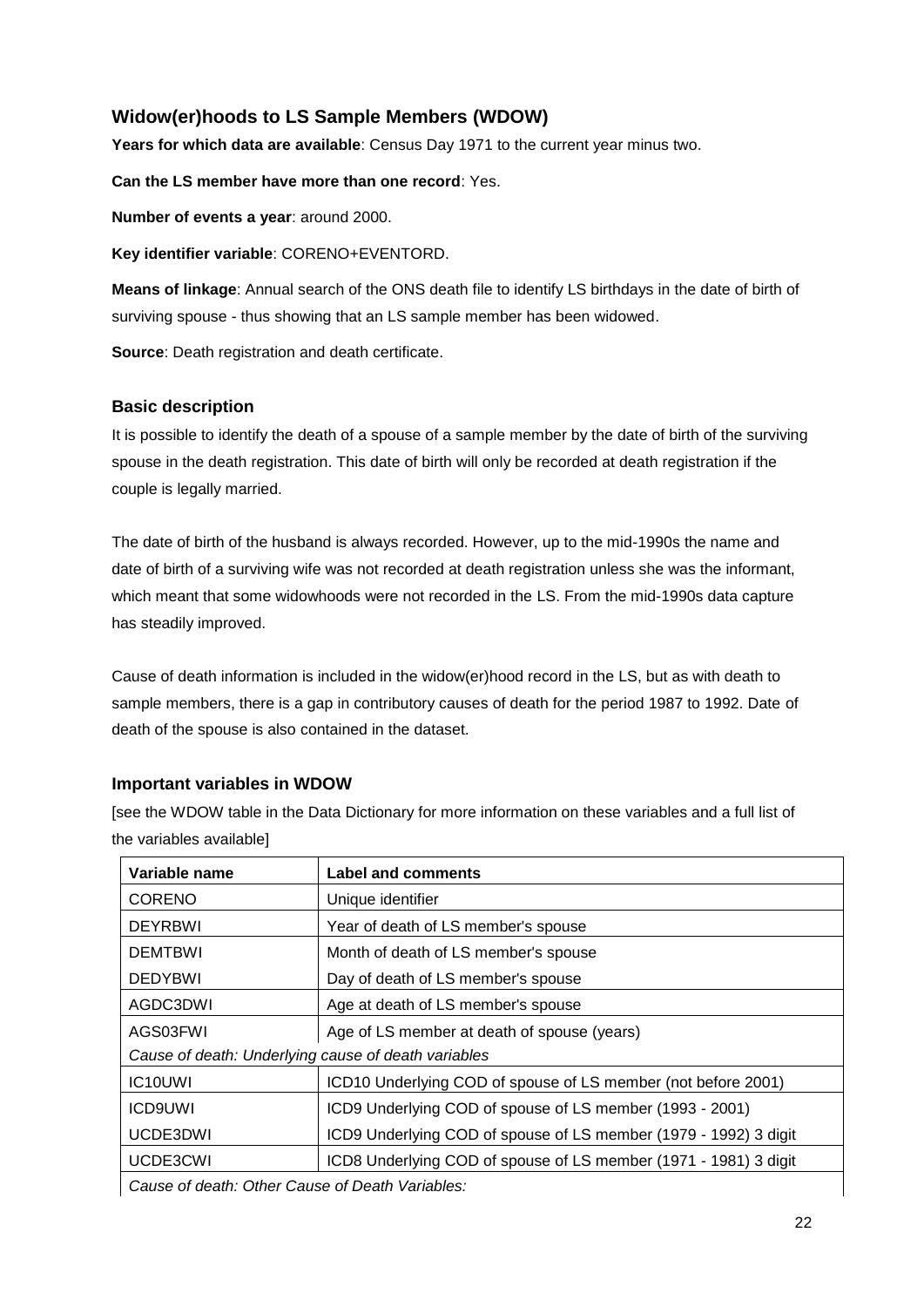| Variable name     | Label and comments                                        |
|-------------------|-----------------------------------------------------------|
| IC101WI-IC108WI   | ICD10 codes for multiple cause of death (not before 2001) |
| ICD91WI-ICD98WI   | ICD9 codes for multiple cause of death (1993-2001)        |
| MLC941WI-MLC948WI | ICD9 codes for multiple cause of death (1981-1986)        |
| MLC841WI-MLC848WI | ICD8 codes for multiple cause of death (4/1971-4/1981)    |

#### **Key Documents**

- Jones, D.R. and Goldblatt, P. Cancer and mortality following widow(er)hood. Some further results from the Office of Population Censuses and Surveys Longitudinal Study. Stress Medicine 1986; 2: 129-140.
- Jones, D. R. et al. Heart disease mortality following widowhood: some results from the OPCS Longitudinal Study. J. Pyschosomatic Research 31:3 325-33, 1987.
- Grundy E. Divorce, widowhood, remarriage and geographic mobility among women. Journal of Biosocial Science 1985; 17 (4): 415-435.
- Hattersley, L. and Creeser, R. Longitudinal Study 1971-1991: History, organisation and quality of data 1995. LS Series no. 7.

[See the Resources section of the CeLSIUS website for links to some of these documents.]

#### **Analysis issues**

Some LS members have been widowed more than once and therefore will have more than one record in the file. The variable EVENTORD can be used to establish date order and to generate a dataset with one record per LS member.

Data relating to occupation are known to be unreliable on death registers. For elderly people, the deceased may have been retired for a number of years, and the informant may not know the exact occupation of the deceased.

The LS widowhood records only cover people who were legally married. It is not possible to analyse the deaths of partners or cohabitees.

#### **Quality tables**

The linkage rates for widowhoods have increased each decade and the rate for 2013 is 95.87. Sampling fractions are below 1.1. The overall number of widow(er)hoods is falling in England and Wales (see table below). The rates vary by sex; in the 1970s and 1980s, the linkage rates were lower for widowers.

*Sampling fractions and linkage rates for Widow(er)hoods*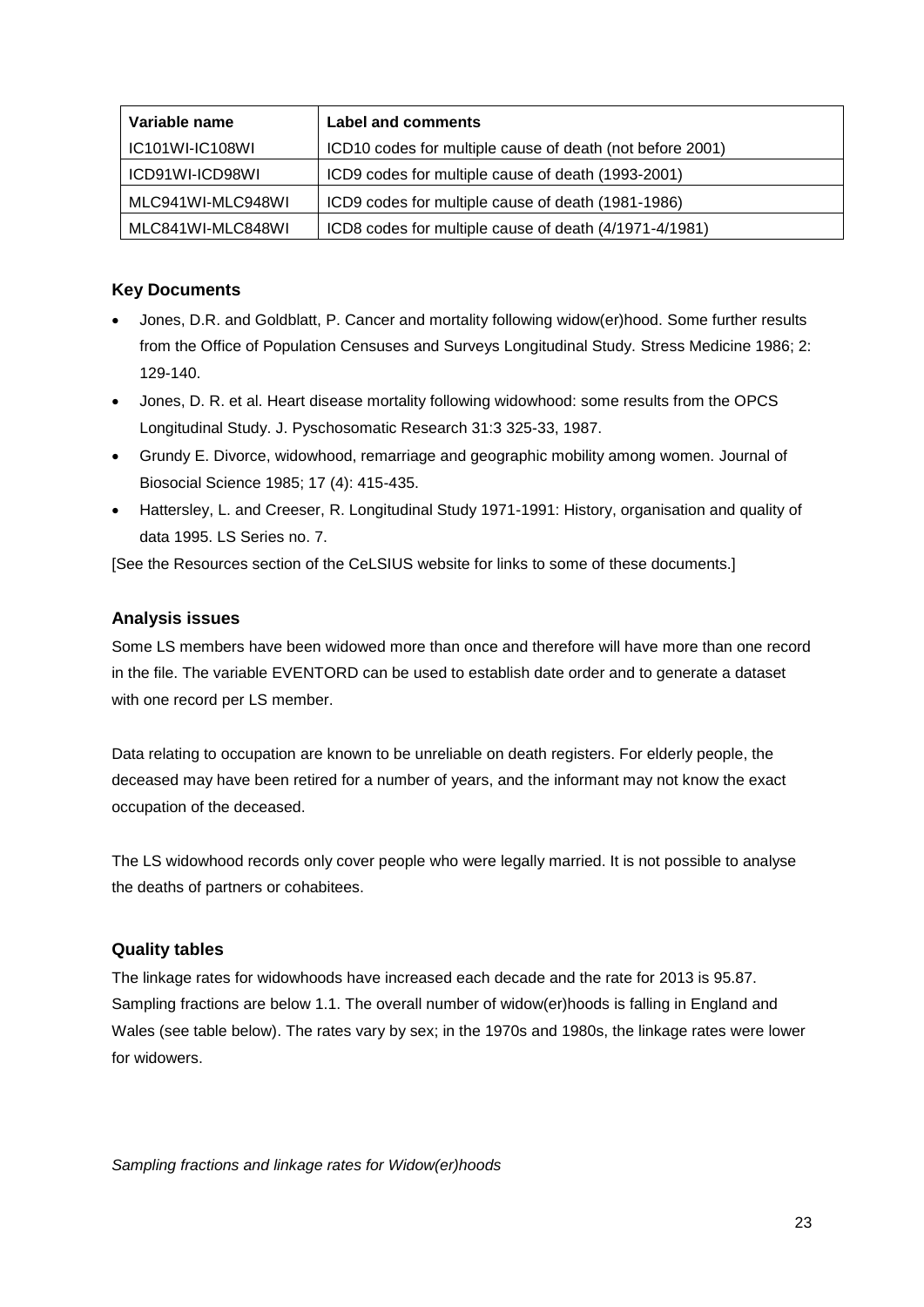| Year of<br>widow(er)hood | LS<br>widow(er)hoods | <b>England and</b><br><b>Wales</b><br>widow(er)hoods | <b>Sampling</b><br><b>Fraction</b> | Widow(er)hoods<br>expected in the LS | Linkage<br>Rate |
|--------------------------|----------------------|------------------------------------------------------|------------------------------------|--------------------------------------|-----------------|
| 1971-81                  | 22,297               | 2,638,998                                            | 0.84                               | 29,069                               | 76.70           |
| 1981-91                  | 22,105               | 2.428                                                | 0.91                               | 26,472                               | 83.50           |
| 1991-2001                | 15,579               | 1,553,095                                            | 1.00                               | 16,978                               | 91.76           |
| 2001-2011                | 19,812               | 1,919,291                                            | 1.03                               | 21,220                               | 93.36           |
| 2011-2016                | 11,470               | 1,106,870                                            | 1.04                               | 12,130                               | 94.56           |

Source: Widow(er)hoods to LS members in England and Wales 1971-2016 Office for National Statistics Longitudinal Study

#### **Number of events**

*Table 6: Number of Widow(er)hoods to LS Members each year 1971 to 2016 [see Table 6 in Events Data Tables (PDF)]*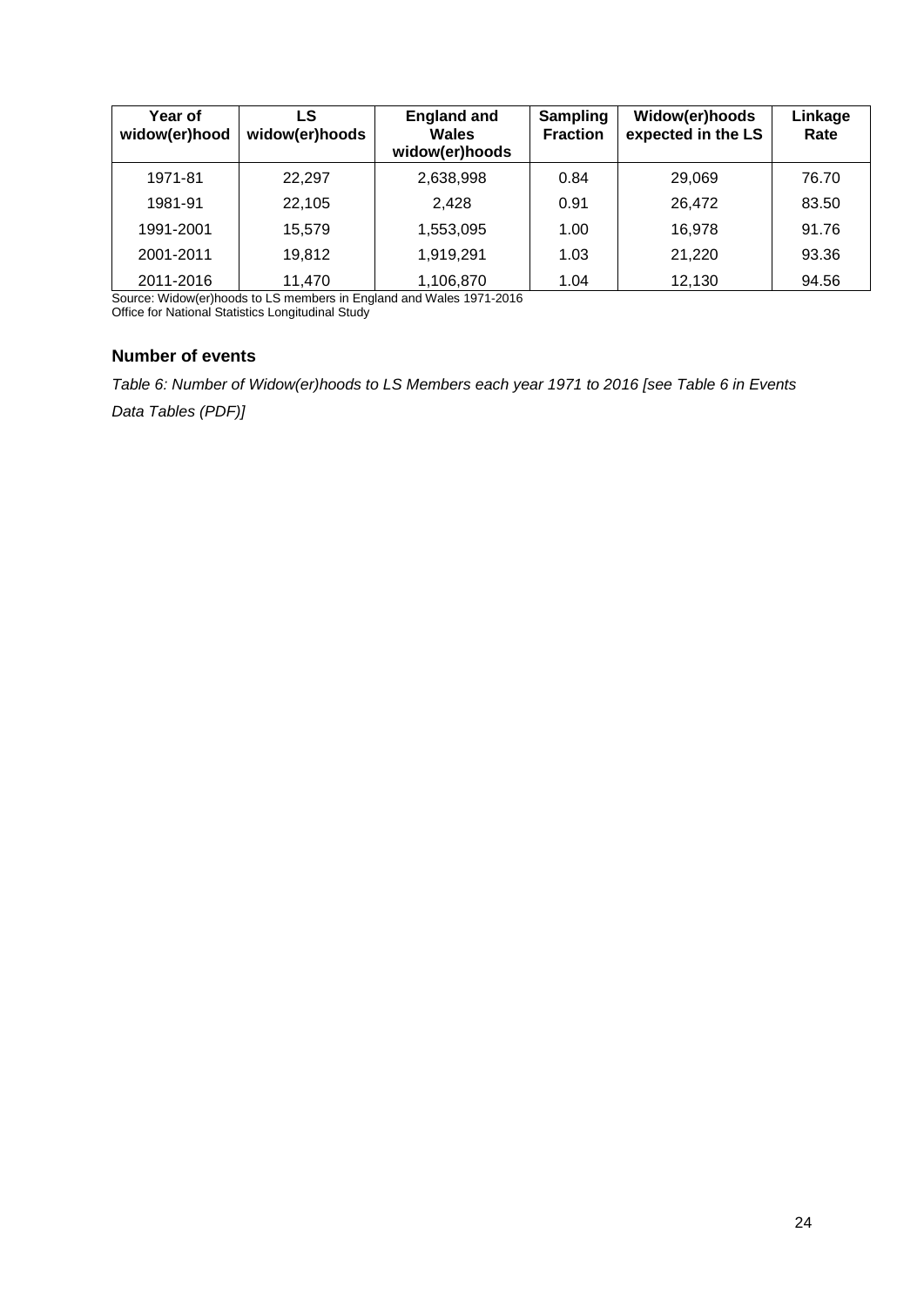# **Cancer Registrations to LS Sample Members (CANC)**

Years for which data are available: Census Day 1971 to the current year minus two<sup>4</sup>.

**Can the LS member have more than one record**: Yes.

**Number of events a year**: 1200 to 4500

**Key identifier variable**: CORENO + EVENTORD.

**Means of linkage**: Annual date of birth search of the ONS cancer file and flags at the NHS Central **Register** 

**Source**: Eight English Cancer registries and Welsh Cancer Intelligence and Surveillance Unit.

#### **Basic description**

Cancer registrations are collected by the eight English Cancer Registries and the Welsh Cancer Intelligence and Surveillance Unit. Since 1995, ONS has only published incidence rates for England. Only information on primary cancers is kept in the LS, although some secondaries and metastases are known to be recorded. Users of the LS must remember that an individual may have more than one cancer registration and must take this into account during the analysis. It will be essential to get the registrations in the correct order.

The cancer file is a dynamic file, with late registrations being added, dates of diagnosis changing and some information being deleted. Cancer registration only became mandatory in 1993. Data in the LS may differ from published sources, because of the changes to the data over time. Cancer registrations are identified by an annual search of the cancer file and by flags at NHS Central Register.

Information is collected for all malignant neoplasms, reticuloses, carcinoma in situ, neoplasms of uncertain behaviour, benign neoplasms and hydatidiform moles. Information available includes date of diagnosis, type of cancer, whether a multiple cancer, treatment type and grade/stage. The date of registration can be created from the variables (AVDDYACC, AVDMTACC and AVDYRACC) [see the CANC table (Cancer registrations) in the CeLSIUS [Data Dictionary\]](https://www.ucl.ac.uk/infostudies/silva-php-resources/researchProjects/celsius/standalone/listTables.php).

Three classifications of the International Classification of Disease (ICD) are used in the LS. The appropriate LS variables for each classification are listed in the table below.

**<sup>.</sup>** <sup>4</sup> August 2019: Since 2016 the Cancer Registry has been managed by the National Cancer Registration and Analysis Service (NCRAS) within Public Health England, A data sharing agreement with PHE for the linkage of cancer registrations has not yet been put in place and therefore cancer registrations after 2015 have not been received by the ONS LS.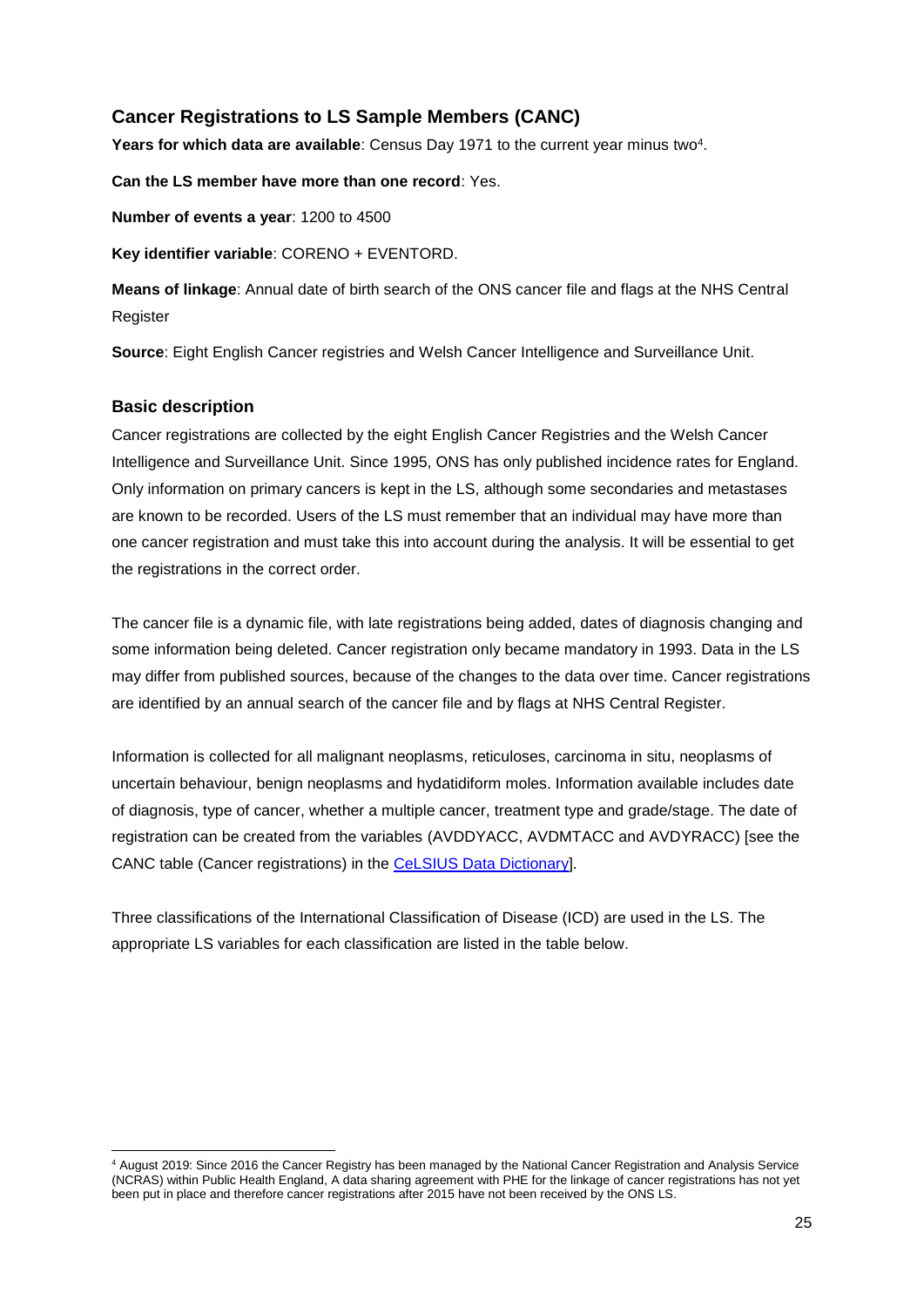|                             | ICD <sub>8</sub> | ICD <sub>9</sub> | ICD <sub>10</sub> |
|-----------------------------|------------------|------------------|-------------------|
| Years coded to ICDx         | 1971-1978        | 1979-1994        | 1995 onwards      |
| Chapter headings            | 140-208          | 140-208          | C00-C97           |
| Site of growth variable     | <b>ICCS3BCC</b>  | SIDC3CC          | SICD30CC          |
| Sub-site of growth variable | <b>ICCSXBCC</b>  | SICD1CC          | SICD10CC          |

*ICD variables for cancer registrations by ICD version (versions 8-10)*

# **Important variables in CANC**

[see the CANC table in the Data Dictionary for more information on these variables and a full list of the variables available]

| Variable name   | <b>Label and comments</b>                               |
|-----------------|---------------------------------------------------------|
| <b>CORENO</b>   | Unique identifier                                       |
| <b>EVENTORD</b> | Event order for this LS member                          |
| <b>AVDDYACC</b> | Day of 1st cancer (anniversary day)                     |
| <b>AVDMTACC</b> | Month of 1st cancer (anniversary day)                   |
| <b>AVDYRACC</b> | Year of 1st cancer (anniversary day)                    |
| <b>EDATECC</b>  | Event date                                              |
| <b>AGACC</b>    | Age at registration of cancer - 1st cancer (1971-1989)  |
| <b>AGDIAGCC</b> | Age at diagnosis (1993 onwards)                         |
| BEHA10CC        | Behaviour of growth - ICD-02                            |
| <b>BEHAVCC</b>  | Behaviour of growth - ICD-0                             |
| <b>GRADECC</b>  | Grade of differentiation of tumour cells (1993 onwards) |
| ICCS3BCC        | Site of growth (ICD8)                                   |
| <b>ICCSXBCC</b> | Subsite of growth (ICD8)                                |
| <b>NOREGCC</b>  | Number of registrations (1993 onwards)                  |
| <b>PLBICC</b>   | Expanded place of birth code                            |
| <b>REYRBCC</b>  | Registration details - registration year                |
| SICD10CC        | Subsite of growth (ICD10)                               |
| SICD1CC         | Subsite of growth (ICD9)                                |
| SICD30CC        | Site of growth (ICD10)                                  |
| SIDC3CC         | Site of growth (ICD9)                                   |
| <b>SIDECC</b>   | Side of growth (1993 onwards)                           |
| TICD10CC        | Histology of growth (ICD-02)                            |
| <b>TICDCC</b>   | Histology of growth (ICD-0)                             |
| <b>TRTCHECC</b> | Treatment type - Chemotherapy (1993 onwards)            |
| <b>TRTHORCC</b> | Treatment type - Hormonal (1993 onwards)                |
| <b>TRTOTHCC</b> | treatment type - Other (1993 onwards)                   |
| <b>TRTRADCC</b> | Treatment type - Radiotherapy (1993 onwards)            |
| <b>TRTSURCC</b> | Treatment type - Surgery (1993 onwards)                 |
| TY1ACC          | Behaviour of growth (to 1/1/1979 only)                  |
| TY3ACC          | Histology of growth (to 1/1/1979 only)                  |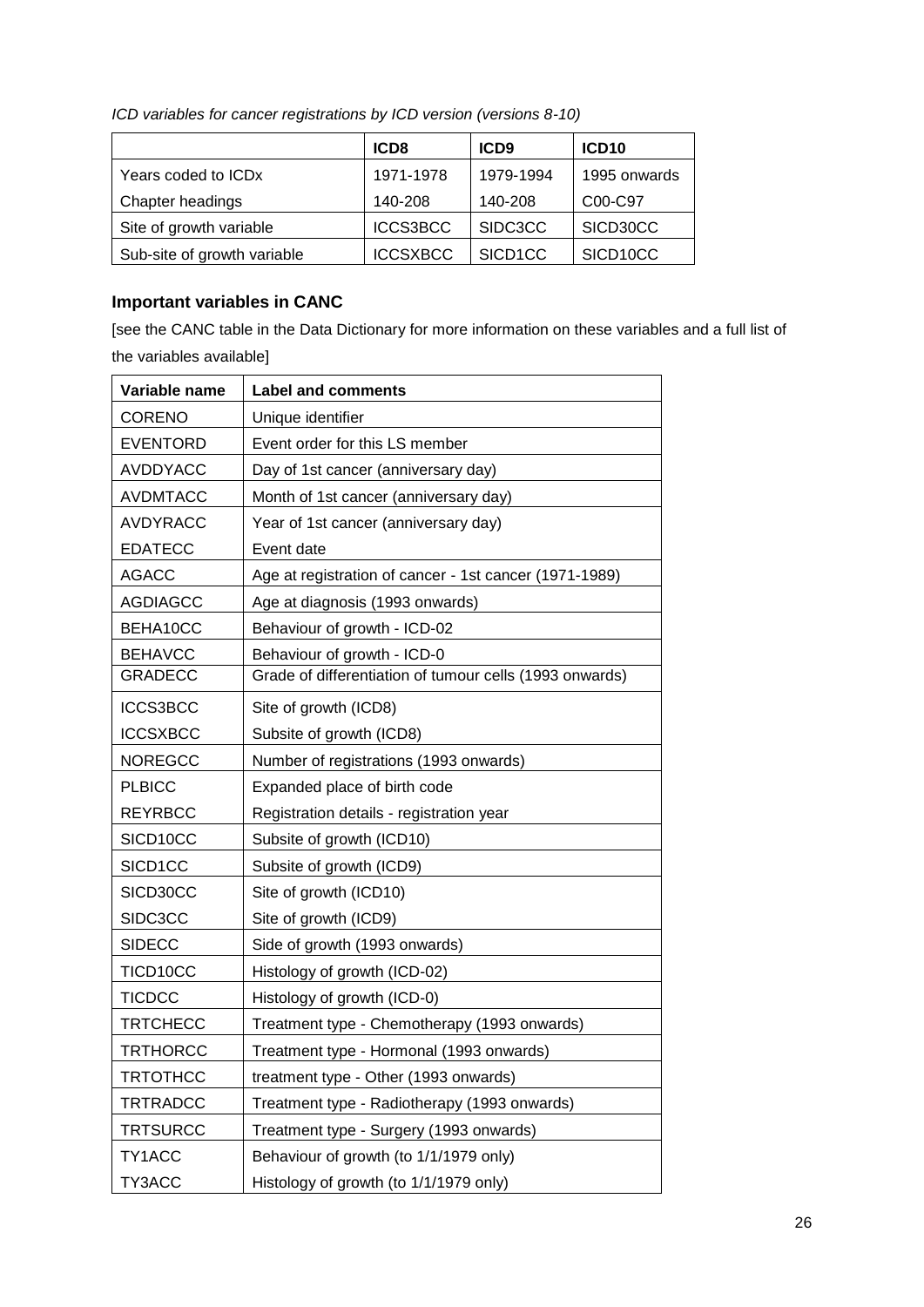### **Key Documents**

- Donkin, A. & Hattersley, L. Using the Longitudinal Study cancer data for research LS User Guide 19
- Quinn, M. et al. Cancer trends in England and Wales 1950-99 Studies on Medical and Population Subjects No.66, The Stationery Office (2001)
- Cancer Registrations Statistics, England 2016
- Cancer Incidence in Wales 2003-07 (Welsh Cancer Intelligence and Surveillance Unit)
- Sloggett A, Young H, Grundy E. The association of cancer survival with four socioeconomic indicators: a longitudinal study of the older population of England and Wales 1981-2000 BioMed Central Cancer 2007; 7 (20)
- Hattersley, L. & Creeser, R. Longitudinal Study 1971-1991: History, organisation and quality of data LS Series no 7, 1995

[See the Resources section of the CeLSIUS website for links to some of these documents.]

#### **Analysis issues**

It is possible to perform analysis on cancer incidence (the rate of new cases), cancer mortality (mortality rates for different cancers/all cancers), and cancer survival (length of time someone survives after a diagnosis). However, it may only be possible to look at the more common cancers separately for men and women, because of small numbers.

There are differences in the codes for types of cancer between ICD9 and ICD10.The coding in the LS changed from ICD9 to ICD10 in 1995. Care should be taken when using time periods that cover the two classifications. Users should also note that deaths are coded using ICD10 from 2001, which will affect the coding of cancer deaths.

#### **Data quality**

Readers are referred to the [Cancer registration statistics, England](https://www.ons.gov.uk/peoplepopulationandcommunity/healthandsocialcare/conditionsanddiseases/datasets/cancerregistrationstatisticscancerregistrationstatisticsengland) pages on the ONS website for the latest available national information. Separate information for the LS is not available.

#### **Number of events**

*Table 7: Number of Cancer registrations to LS Members each year 1971 to 2016 [see Table 7 in Events Data Tables (PDF)]*